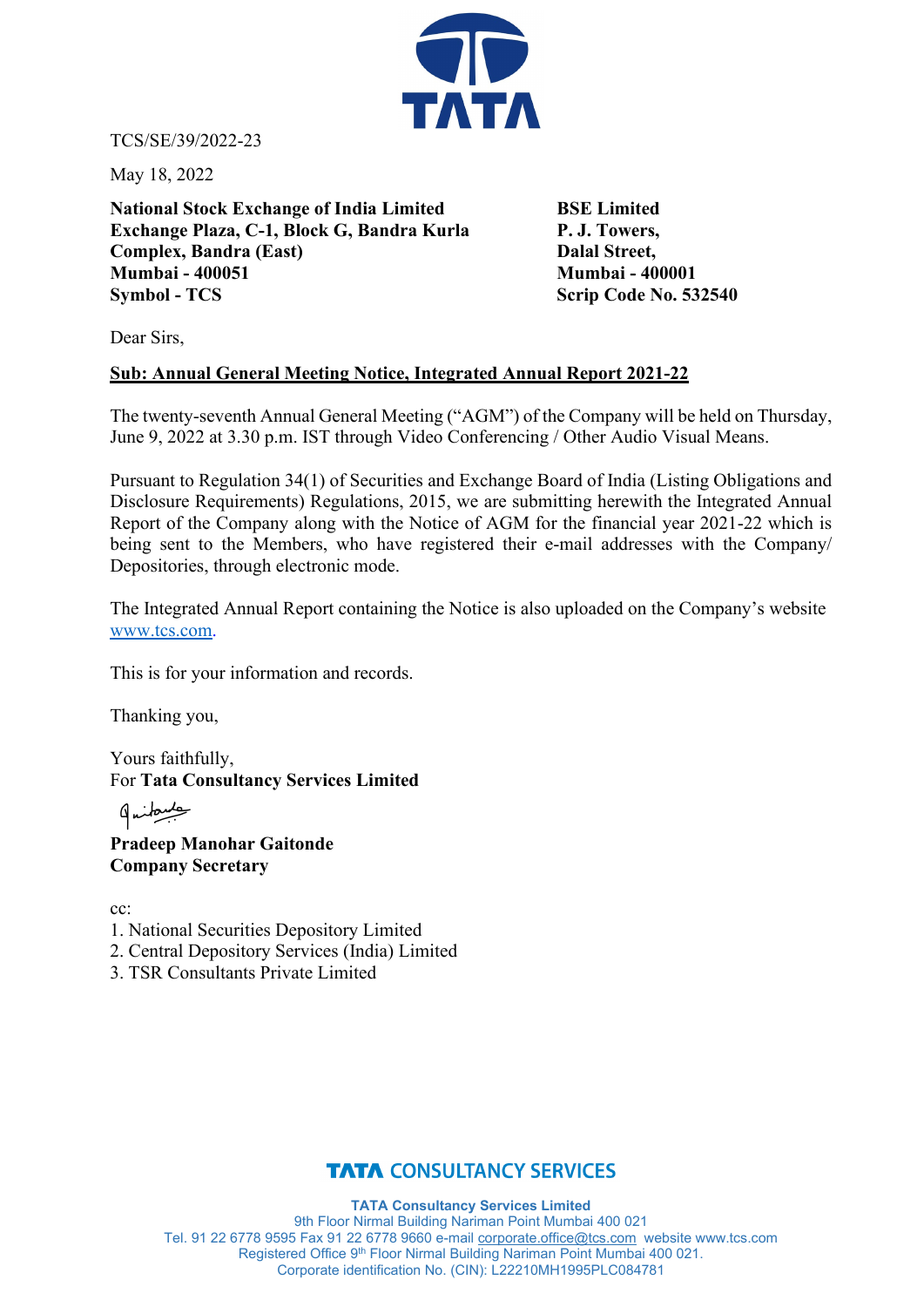

**Notice** Notice is hereby given that the twenty-seventh **Notice Annual General Meeting of Tata Consultancy** Services Limited will be held on Thursday, June 9, 2022 at 3:30 p.m. (IST) through Video Conferencing ("VC")/Other Audio Visual Means ("OAVM") to transact the following business:

- To receive, consider and adopt:
	- a. the Audited Standalone Financial Statements of the Company for the financial year ended March 31, 2022, together with the Reports of the Board of Directors and the Auditors thereon; and
	- b. the Audited Consolidated Financial Statements of the Company for the financial year ended March 31, 2022, together with the Report of the Auditors thereon.
- 2. To confirm the payment of Interim Dividends on Equity Shares and to declare a Final Dividend on Equity Shares for the financial year 2021-22.
- 3. To appoint a Director in place of N Ganapathy Subramaniam (DIN 07006215) who retires by rotation and, being eligible, offers himself for re-appointment.

### 4. **Appointment of Statutory Auditors of the Company**

To consider and, if thought fit, to pass the following resolution as an Ordinary Resolution: "RESOLVED that pursuant to the provisions of Sections 139, 142 and other applicable provisions, if any, of the Companies Act, 2013, and the Companies (Audit and Auditors) Rules, 2014, as amended from time to time, B S R & Co. LLP, Chartered Accountants (Firm Registration No. 101248W/W–100022) be and is hereby re-appointed as Statutory Auditors of the Company to hold office from the conclusion of this Annual General Meeting ("AGM") till the conclusion of the thirty-second AGM to be held in the year 2027, at such remuneration, as may be mutually agreed between the Board of Directors of the Company and the Statutory Auditors."

5. **To approve existing as well as new material related party transactions with Tata Sons Private Limited and/or its subsidiaries, Tata Motors Limited, Jaguar Land Rover Limited and/or its subsidiaries and the subsidiaries of the Company (other than wholly owned subsidiaries)**

To consider and if thought fit, to pass the following resolution as an Ordinary Resolution:

"RESOLVED that pursuant to the provisions of Regulation 23(4) of the Securities and Exchange Board of India (Listing Obligations and Disclosure Requirements) Regulations, 2015, as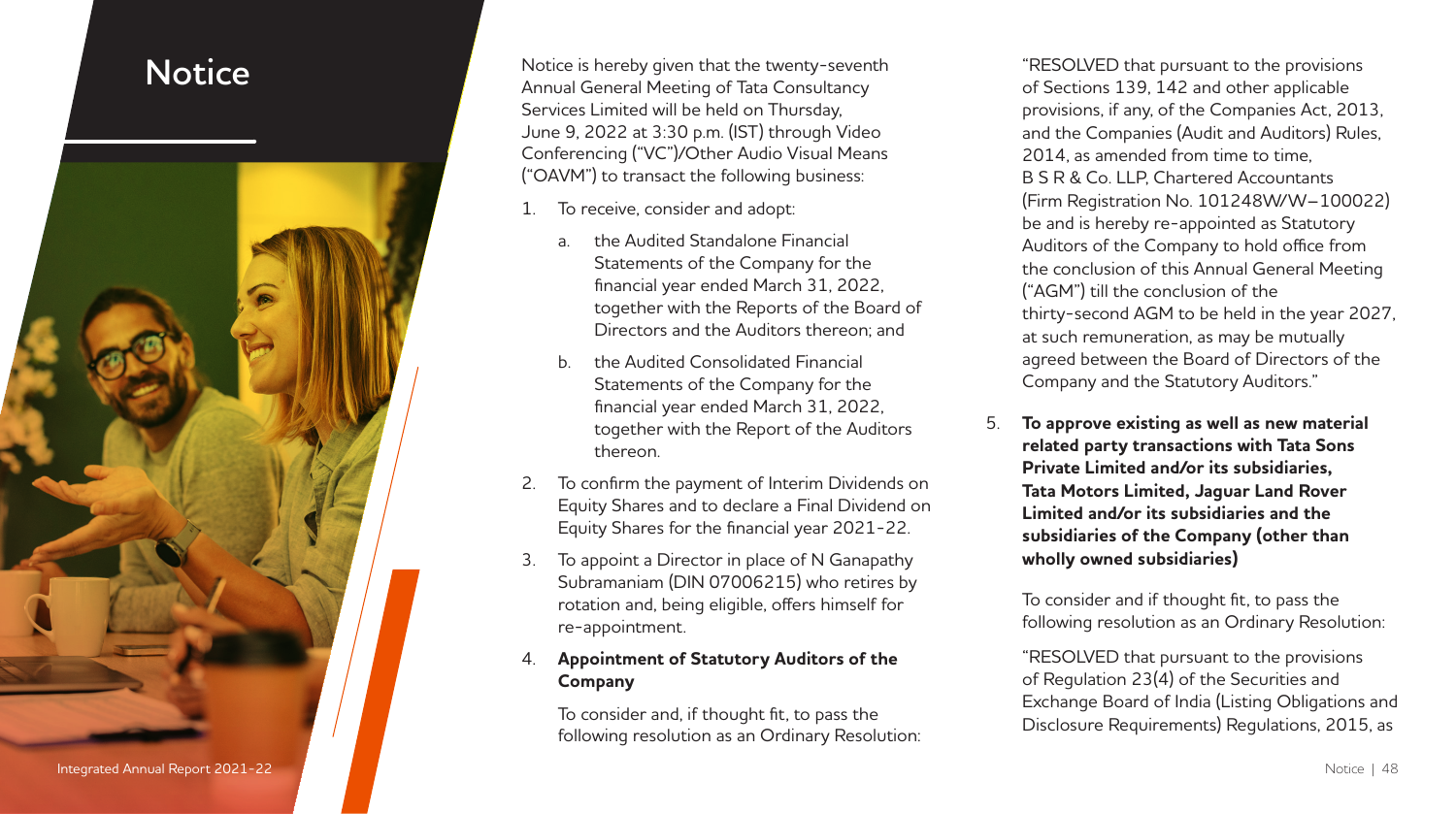amended from time to time,

("SEBI Listing Regulations"), the applicable provisions of the Companies Act, 2013 ("Act") read with Rules made thereunder, other applicable laws/statutory provisions, if any, (including any statutory modification(s) or amendment(s) or re-enactment(s) thereof, for the time being in force), the Company's Policy on Related Party Transactions, and subject to such approval(s), consent(s), permission(s) as may be necessary from time to time and basis the approval and recommendation of the Audit Committee and the Board of Directors of the Company, the approval of the Members of the Company be and is hereby accorded to the Company to enter/continue to enter into Material Related Party Transaction(s)/ Contract(s)/Arrangement(s)/Agreement(s) (whether by way of an individual transaction or transactions taken together or series of transactions or otherwise) with entities falling within the definition of 'Related Party' under Section 2(76) of the Act and Regulation 2(1)(zb) of the SEBI Listing Regulations, in the course of **(a)** availing and rendering of IT services/ ITeS/consulting service(s) **(b)** reimbursement of expenses including towards availing/providing for sharing/usage of each other's resources viz. employees, office space, infrastructure including IT assets, taxes and related owned/third-party

services; **(c)** purchase/sale/exchange/transfer/ lease of business asset(s) and/or equipments to meet its business objectives/requirements; **(d)** transfer of any resources, services or obligations to meet its business objectives/ requirements ("Related Party Transactions") on such material terms and conditions as detailed in the explanatory statement to this Resolution and as may be mutually agreed between related parties and the Company, for each of the financial years (FY) from FY 2022-23 to FY 2026-27 i.e. five financial years, such that the maximum value of the Related Party Transactions with such parties, in aggregate, does not exceed value as specified under each category for each financial year, provided that the said contract(s)/arrangement(s)/ transaction(s) shall be carried out in the ordinary course of business of the Company and in respect of transactions with related parties under Section 2(76) of the Act, are at arm's length basis.'

"RESOLVED FURTHER that the Board of Directors of the Company (hereinafter referred to as 'Board' which term shall be deemed to include the Audit Committee of the Company and any duly constituted/to be constituted Committee of Directors thereof to exercise its powers including powers conferred under

this resolution) be and is hereby authorised to do all such acts, deeds, matters and things as it may deem fit at its absolute discretion and to take all such steps as may be required in this connection including finalizing and executing necessary documents, contract(s), scheme(s), agreement(s) and such other documents as may be required, seeking all necessary approvals to give effect to this resolution, for and on behalf of the Company and settling all such issues, questions, difficulties or doubts whatsoever that may arise and to take all such decisions from powers herein conferred to, without being required to seek further consent or approval of the Members and that the Members shall be deemed to have given their approval thereto expressly by the authority of this resolution."

"RESOLVED FURTHER that all actions taken by the Board in connection with any matter referred to or contemplated in this resolution, be and are hereby approved, ratified and confirmed in all respects."

### 6. **Place of keeping and inspection of the Registers and Annual Returns of the Company**

To consider and, if thought fit, to pass, the following resolution as a Special Resolution:

"RESOLVED that in supersession of all Resolutions passed earlier in this regard and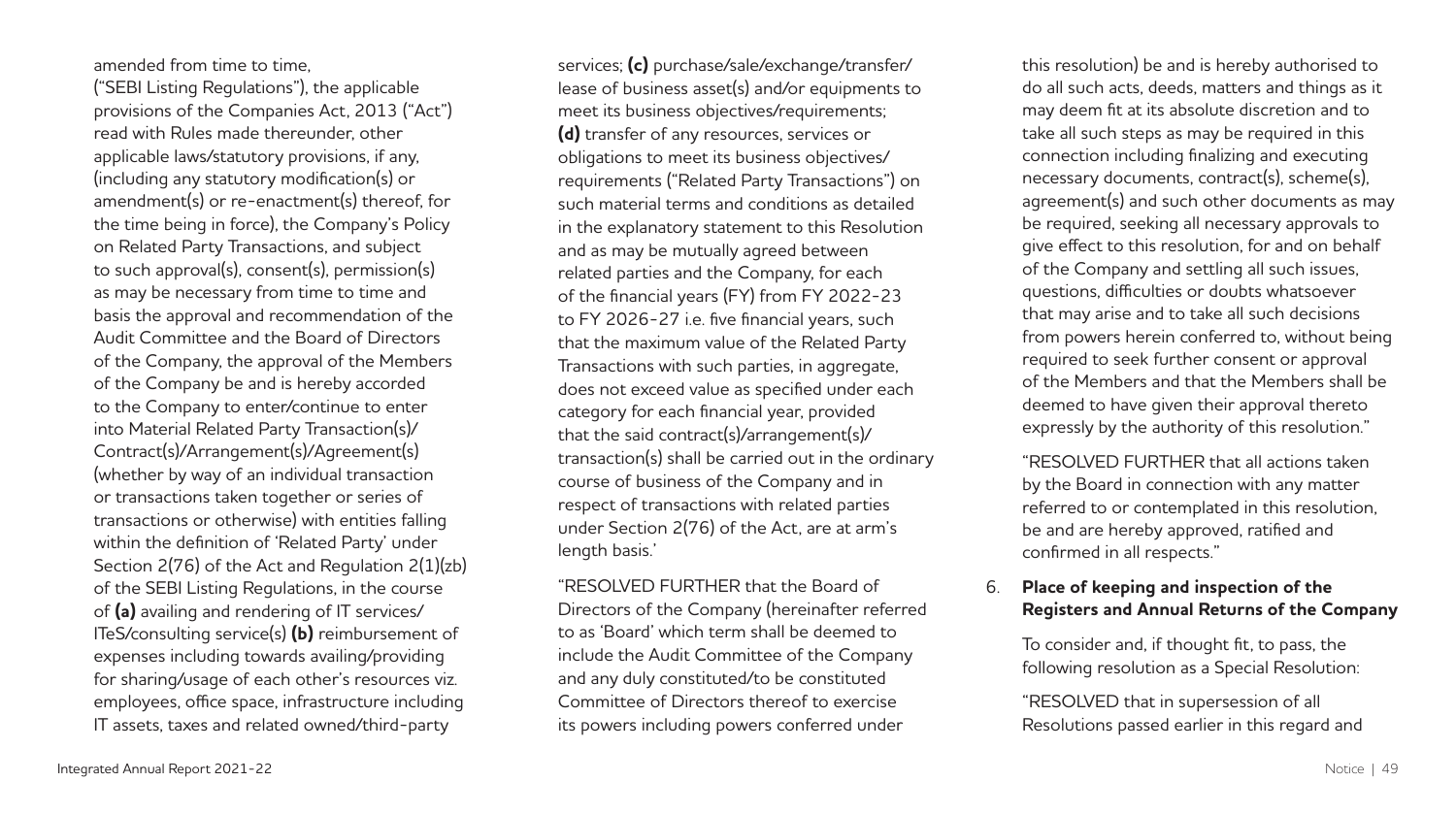pursuant to the provisions of Section 94 and other applicable provisions, if any, of the Companies Act, 2013 ("the Act") and the rules made thereunder (including any statutory modification(s) or re-enactment(s) thereof for the time being in force), approval of the Members of the Company be and is hereby accorded to keep the Registers as prescribed under Section 88 of the Act and copies of Annual Returns under Section 92 of the Act, together with the copies of certificates and documents required to be annexed thereto or any other documents as may be required, at the Registered Office of the Company and/or at the office of TSR Consultants Private Limited (formerly TSR Darashaw Consultants Private Limited), Registrar and Transfer Agent of the Company at C-101, 1<sup>st</sup> Floor, 247 Park, Lal Bahadur Shastri Marg, Vikhroli (West), Mumbai 400083, Maharashtra, India and/or such other place where the office of the Registrar and Transfer Agent of the Company is situated within Mumbai, from time to time."

"RESOLVED FURTHER that the Board of Directors or any Committee thereof of the Company be and are hereby authorized to do all such things and take all such actions as may be required from time to time for giving effect to the above resolution and matters related thereto."

### **Notes:**

- 1. In view of the continuing COVID-19 pandemic, the Ministry of Corporate Affairs ("MCA") has vide its General Circular nos. 14/2020 and 17/2020 dated April 8, 2020 and April 13, 2020 respectively, in relation to "Clarification on passing of ordinary and special resolutions by companies under the Companies Act, 2013 and the rules made thereunder on account of the threat posed by COVID-19", General Circular no. 20/2020 dated May 5, 2020, General Circular nos. 02/2021 and 21/2021 dated January 13, 2021 and December 14, 2021 respectively in relation to "Clarification on holding of annual general meeting (AGM) through video conferencing (VC) or other audio visual means (OAVM)", (collectively referred to as "MCA Circulars") permitted the holding of the Annual General Meeting ("AGM") through VC/OAVM, without the physical presence of the Members at a common venue. In compliance with the MCA Circulars, the AGM of the Company is being held through VC/OAVM. The registered office of the Company shall be deemed to be the venue for the AGM.
- 2. The Explanatory Statement pursuant to Section 102 of the Companies Act, 2013 ("Act") setting out material facts concerning the business under Item Nos. 4 to 6 of the Notice, is annexed

hereto. Further, the relevant details with respect to Item No. 3 pursuant to Regulation 36(3) of the SEBI (Listing Obligations and Disclosure Requirements) Regulations, 2015 ("SEBI Listing Regulations") and Secretarial Standard on General Meetings issued by the Institute of Company Secretaries of India, in respect of Director seeking re-appointment at this AGM are also annexed.

- 3. Pursuant to the provisions of the Act, a Member entitled to attend and vote at the AGM is entitled to appoint a proxy to attend and vote on his/her behalf and the proxy need not be a Member of the Company. Since this AGM is being held pursuant to the MCA Circulars through VC/OAVM, physical attendance of Members has been dispensed with. Accordingly, the facility for appointment of proxies by the Members will not be available for the AGM and hence the Proxy Form, Attendance Slip and route map of AGM are not annexed to this Notice.
- 4. Institutional shareholders/corporate shareholders (i.e. other than individuals, HUF's, NRI's, etc.) are required to send a scanned copy (PDF/JPG Format) of their respective Board or governing body Resolution/Authorization etc., authorizing their representative to attend the AGM through VC/OAVM on their behalf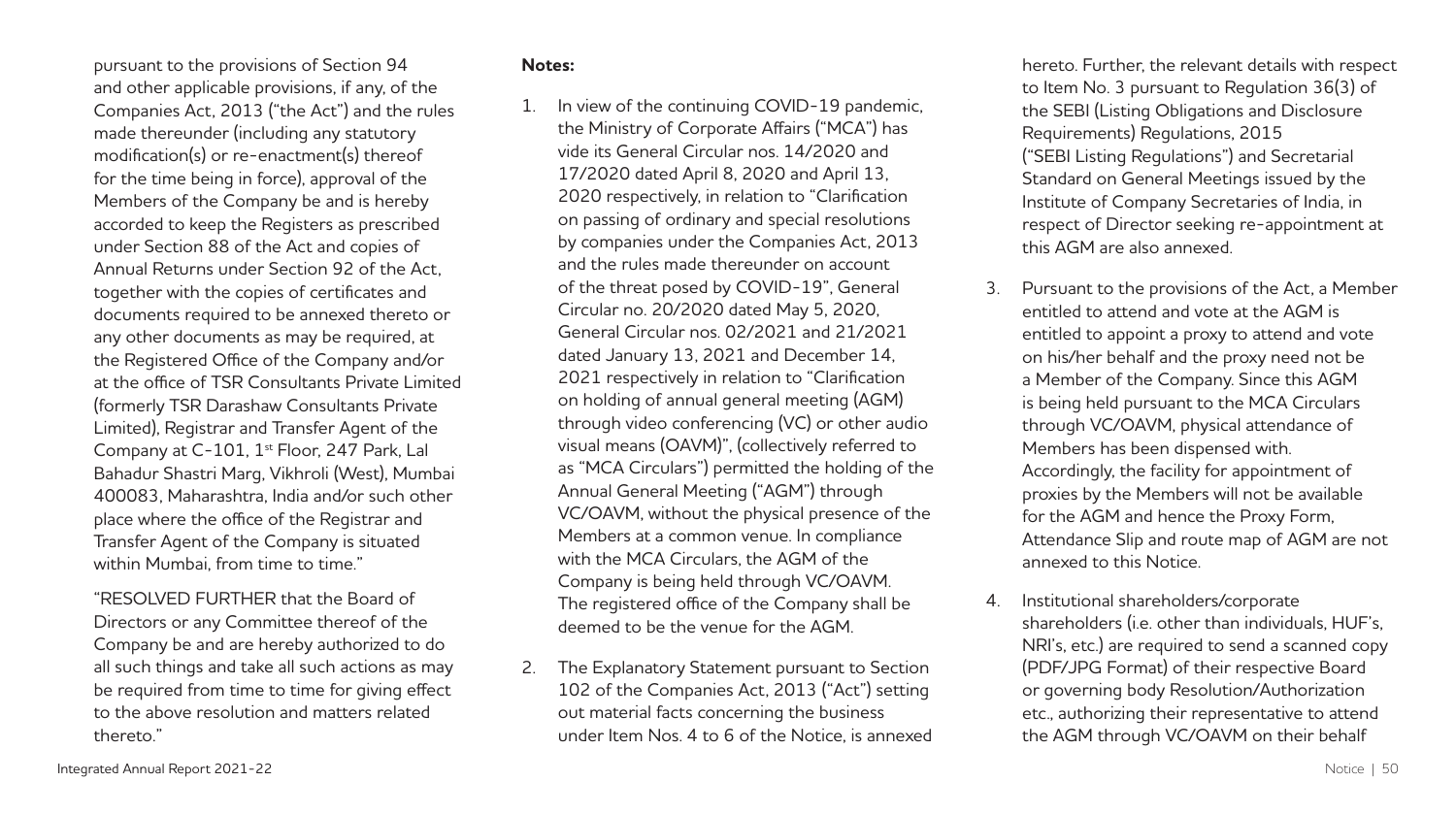and to vote through remote e-voting. The said Resolution/Authorization shall be sent to the Scrutinizer by e-mail on its registered e-mail address to [tcs.scrutinizer](mailto:tcs.scrutinizer@gmail.com)**@**gmail.com with a copy marked to evoting**@**[nsdl.co.in.](mailto:evoting@nsdl.co.in) Institutional shareholders (i.e. other than individuals, HUF's, NRI's etc.) can also upload their Board Resolution/Power of Attorney/ Authority Letter etc. by clicking on "Upload Board Resolution/Authority Letter" displayed under "e-Voting" tab in their login.

- 5. The Company has fixed Thursday, May 26, 2022 as the "Record Date" for determining entitlement of Members to final dividend for the financial year ended March 31, 2022, if approved at the AGM.
- 6. If the final dividend, as recommended by the Board of Directors, is approved at the AGM, payment of such dividend subject to deduction of tax at source will be made on Monday, June 13, 2022 as under:
	- To all Beneficial Owners in respect of shares held in dematerialized form as per the data as may be made available by the National Securities Depository Limited ("NSDL") and the Central Depository Services (India) Limited ("CDSL"), collectively "Depositories", as of end of day on Thursday, May 26, 2022;
- ii. To all Members in respect of shares held in physical form after giving effect to valid transmission or transposition requests lodged with the Company as of the close of business hours on Thursday, May 26, 2022.
- 7. Members are requested to intimate changes, if any, pertaining to their name, postal address, e-mail address, telephone/mobile numbers, Permanent Account Number (PAN), mandates, nominations, power of attorney, bank details such as, name of the bank and branch details, bank account number, MICR code, IFSC code, etc.,:
	- a. **For shares held in electronic form:** to their Depository Participants (DPs)
	- b. **For shares held in physical form:** to the Company/Registrar and Transfer Agent in prescribed Form ISR-1 and other forms pursuant to SEBI Circular No. SEBI/HO/ MIRSD/MIRSD\_RTAMB/P/CIR/2021/655 dated November 3, 2021. The Company has sent letters along with Business Reply Envelopes (BRE) for furnishing the required details. Members may also refer to Frequently Asked Questions ("FAQs") on Company's website [https://on.tcs.com/IR-](https://on.tcs.com/IR-FAQ)FAQ.
- 8. Members may please note that SEBI vide its Circular No. SEBI/HO/MIRSD/MIRSD\_ RTAMB/P/CIR/2022/8 dated January 25, 2022 has mandated the listed companies to issue securities in dematerialized form only while processing service requests viz. Issue of duplicate securities certificate; claim from unclaimed suspense account; renewal/ exchange of securities certificate; endorsement; sub-division/splitting of securities certificate; consolidation of securities certificates/folios; transmission and transposition. Accordingly, Members are requested to make service requests by submitting a duly filled and signed Form ISR – 4, the format of which is available on the Company's website at [https://on.tcs.com/IR](https://on.tcs.com/IR-FAQ)-FAQ and on the website of the Company's Registrar and Transfer Agents, TSR Consultants Private Limited ("TCPL") at <https://www.tcplindia.co.in>/. It may be noted that any service request can be processed only after the folio is KYC Compliant.
- 9. SEBI vide its notification dated January 24, 2022 has mandated that all requests for transfer of securities including transmission and transposition requests shall be processed only in dematerialized form. In view of the same and to eliminate all risks associated with physical shares and avail various benefits of dematerialisation,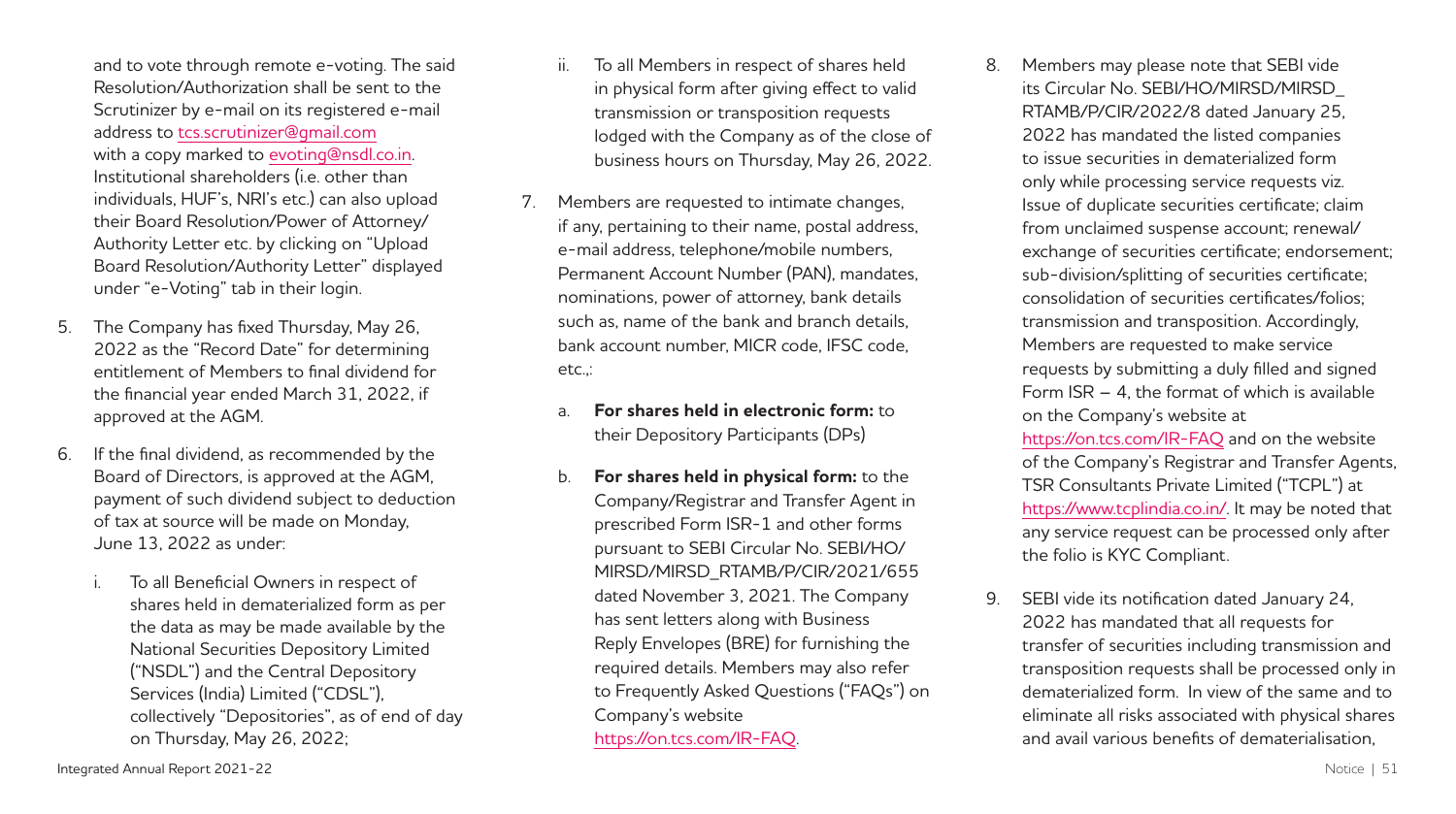Members are advised to dematerialise the shares held by them in physical form. Members can contact the Company or TCPL, for assistance in this regard.

- 10. Members holding shares in physical form, in identical order of names, in more than one folio are requested to send to the Company or TCPL, the details of such folios together with the share certificates along with the requisite KYC Documents for consolidating their holdings in one folio. Requests for consolidation of share certificates shall be processed in dematerialized form.
- 11. As per the provisions of Section 72 of the Act and SEBI Circular, the facility for making nomination is available for the Members in respect of the shares held by them. Members who have not yet registered their nomination are requested to register the same by submitting Form No. SH-13. If a Member desires to opt out or cancel the earlier nomination and record a fresh nomination, he/ she may submit the same in Form ISR-3 or SH-14 as the case may be. The said forms can be downloaded from the Company's website [https://on.tcs.com/IR](https://on.tcs.com/IR-FAQ)-FAQ. Members are requested to submit the said details to their DP in case the shares are held by them in

dematerialized form and to TCPL in case the shares are held in physical form.

- 12. In case of joint holders, the Member whose name appears as the first holder in the order of names as per the Register of Members of the Company will be entitled to vote during the AGM.
- 13. Members seeking any information with regard to the financial statements or any matter to be placed at the AGM, are requested to write to the Company on or before June 8, 2022 through email on investor relations@tcs.com. The same will be replied by the Company suitably.
- 14. Members are requested to note that, dividends if not encashed for a period of 7 years from the date of transfer to Unpaid Dividend Account of the Company, are liable to be transferred to the Investor Education and Protection Fund ("IEPF"). Further, all the shares in respect of which dividend has remained unclaimed for 7 consecutive years or more from the date of transfer to unpaid dividend account shall also be transferred to IEPF Authority. In view of this, Members are requested to claim their dividends from the Company, within the stipulated timeline. The Members, whose unclaimed dividends/shares have been transferred to IEPF, may claim the same by making an online

application to the IEPF Authority in web Form No. IEPF-5 available on [www.iepf.gov.in.](www.iepf.gov.in) For details, please refer to Corporate Governance Report which is a part of this report and FAQ of investor page on Company's website [https://on.tcs.com/IR-](https://on.tcs.com/IR-FAQ)FAQ.

- 15. Notice of the AGM along with the Integrated Annual Report 2021-22 is being sent by electronic mode to those Members whose e-mail addresses are registered with the Company/Depositories, unless any Member has requested for a physical copy of the same. In furtherance of the Green Initiative, physical copy of the Notice of the AGM along with the Abridged Integrated Annual Report 2021-22 is being sent by the permitted modes to those Members whose e-mail addresses are not registered. Members may note that the Notice and Integrated Annual Report 2021-22 will also be available on the Company's website <www.tcs.com>, websites of the Stock Exchanges i.e. BSE Limited and National Stock Exchange of India Limited at<www.bseindia.com> and <www.nseindia.com>respectively and on the website of NSDL <https://www.evoting.nsdl.com>
- 16. Members attending the meeting through VC/OAVM shall be counted for the purpose of determining the quorum under Section 103 of the Act.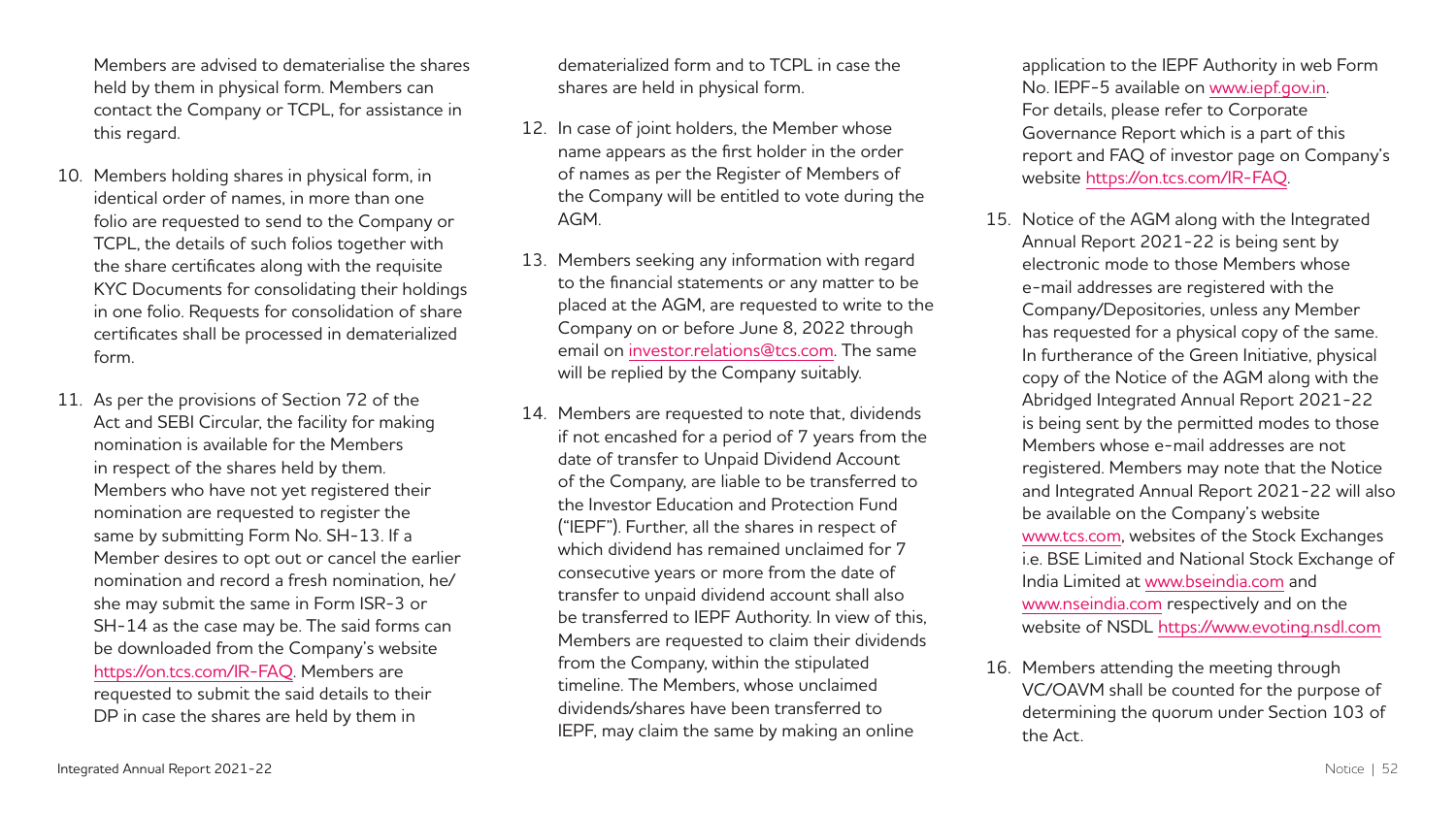17. Pursuant to the Finance Act, 2020, dividend income will be taxable in the hands of shareholders w.e.f. April 1, 2020 and the Company is required to deduct tax at source from dividend paid to shareholders at the prescribed rates. For the prescribed rates for various categories, please refer to the Finance Act, 2020 and the amendments thereof. The shareholders are requested to update their valid PAN with the DPs (if shares held in dematerialized form) and the Company/TCPL (if shares are held in physical form).

A Resident individual shareholder with PAN and who is not liable to pay income tax can submit a yearly declaration in Form No. 15G/15H, to avail the benefit of non-deduction of tax at source by e-mail to [TCS-Exemptforms2223](mailto:TCS-Exemptforms2223@tcplindia.co.in)**@** [tcplindia.co.in](mailto:TCS-Exemptforms2223@tcplindia.co.in) by 11:59 p.m. IST on Tuesday, May 24, 2022. Shareholders are requested to note that in case their PAN is not registered, or having invalid PAN or Specified Person as defined under section 206AB of the Income-tax Act ("the Act"), the tax will be deducted at a higher rate prescribed under section 206AA or 206AB of the Act, as applicable.

Non-resident shareholders [including Foreign Institutional Investors (FIIs)/Foreign Portfolio

Investors (FPIs)] can avail beneficial rates under tax treaty between India and their country of tax residence, subject to providing necessary documents i.e. No Permanent Establishment and Beneficial Ownership Declaration, Tax Residency Certificate, Form 10F, any other document which may be required to avail the tax treaty benefits. For this purpose the shareholder may submit the above documents (PDF/JPG Format) by e-mail to [TCS-Exemptforms2223](mailto:TCS-Exemptforms2223@tcplindia.co.in)**@**tcplindia. [co.in.](mailto:TCS-Exemptforms2223@tcplindia.co.in) The aforesaid declarations and documents need to be submitted by the shareholders by 11:59 p.m. IST on Tuesday, May 24, 2022. For further details please refer to FAQs on Taxation of Dividend Distribution at [https://on.tcs.com/IR-](https://on.tcs.com/IR-FAQ)FAQ.

18. Instructions for e-voting and joining the AGM are as follows:

### **A. VOTING THROUGH ELECTRONIC MEANS**

i. In compliance with the provisions of Section 108 of the Act, read with Rule 20 of the Companies (Management and Administration) Rules, 2014, as amended from time to time, Regulation 44 of the SEBI Listing Regulations and in terms of SEBI Circular no. SEBI/HO/CFD/CMD/ CIR/P/2020/242 dated December 9,

2020 in relation to "e-voting Facility Provided by Listed Entities", the Members are provided with the facility to cast their vote electronically, through the e-voting services provided by NSDL, on all the resolutions set forth in this Notice. The instructions for e-voting are given herein below.

The remote e-voting period commences on Monday, June 6, 2022 (9:00 a.m. IST) and ends on Wednesday, June 8, 2022 (5:00 p.m. IST). During this period, Members holding shares either in physical form or in dematerialized form, as on Thursday, June 2, 2022 i.e. cut-off date, may cast their vote electronically.

The e-voting module shall be disabled by NSDL for voting thereafter. Members have the option to cast their vote on any of the resolutions using the remote e-voting facility, either during the period commencing June 6, 2022 to June 8, 2022 or e-voting during the AGM. Members who have voted on some of the resolutions during the said voting period are also eligible to vote on the remaining resolutions during the AGM.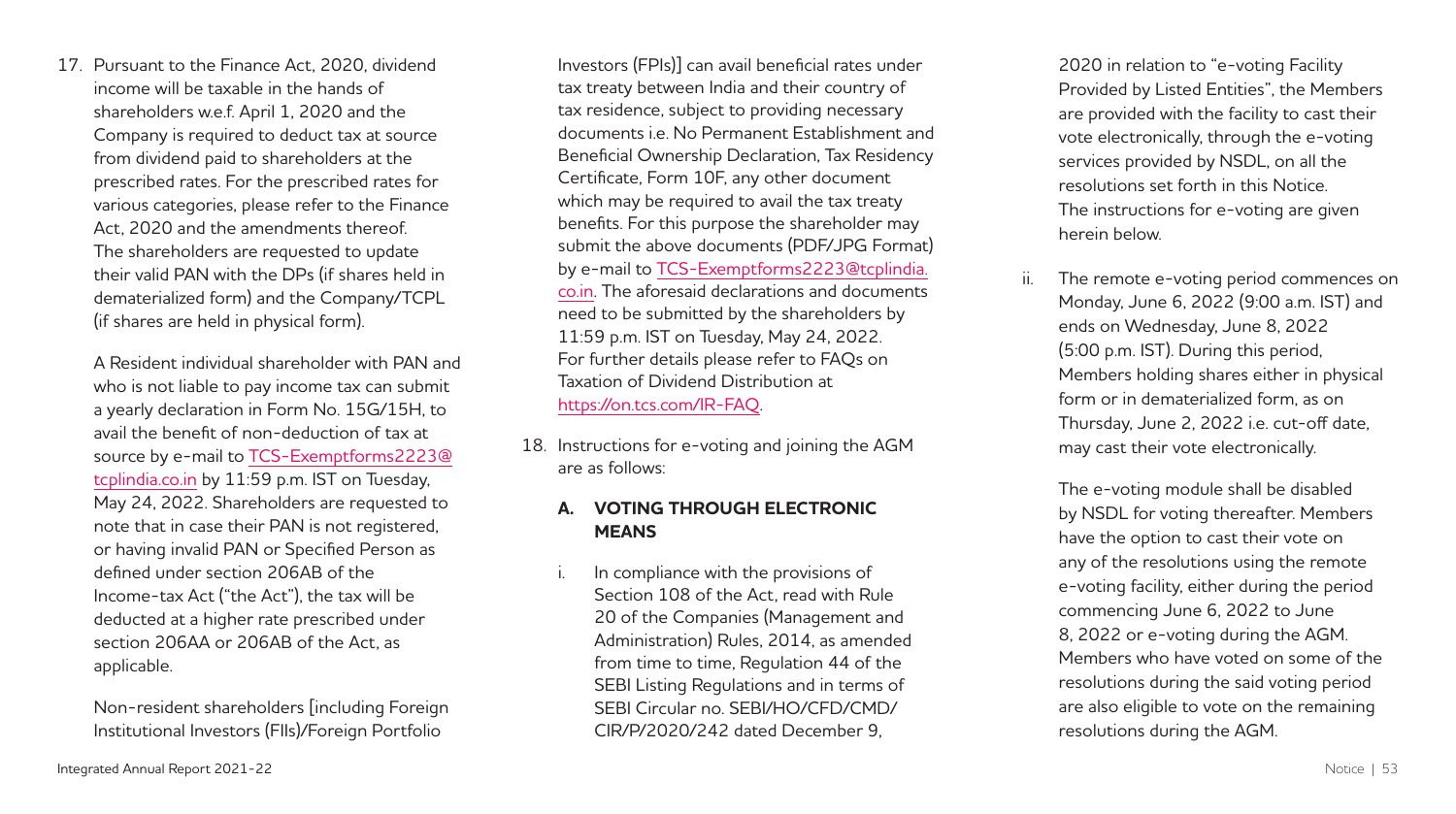- iii. The Members who have cast their vote by remote e-voting prior to the AGM may also attend/participate in the AGM through VC/OAVM but shall not be entitled to cast their vote on such resolution again.
- The Board of Directors has appointed P N Parikh (Membership No. FCS 327) and failing him, Jigyasa Ved (Membership No. FCS 6488) of Parikh & Associates, Company Secretaries as the Scrutinizer to scrutinize the e-voting process in a fair and transparent manner.
- The voting rights of Members shall be in proportion to their shares in the paid-up equity share capital of the Company as on the cut-off date.
- vi. Any person holding shares in physical form and non-individual shareholders, who acquires shares of the Company and becomes a Member of the Company after sending of the Notice and holding shares as of the cut-off date, may obtain the User ID and Password by sending a request at evoting**@**[nsdl.co.in](mailto:evoting@nsdl.co.in). However,

if he/she is already registered with NSDL for remote e-voting then he/ she can use his/her existing User ID and Password for casting the vote. In case of individual shareholders holding securities in dematerialized mode and who acquires shares of the Company and becomes a Member of the Company after sending of the Notice and holding shares as of the cut-off date may follow steps mentioned below under "**Login method for remote e-voting and joining virtual meeting for individual shareholders holding securities in dematerialized mode.**"

vii. The details of the process and manner for remote e-voting are explained herein below:

The way to vote electronically on NSDL e-voting system consists of "Two Steps" which are mentioned below:

Step 1: Access to NSDL e-voting system

Step 2: Cast your vote electronically on NSDL e-voting system.

**Details on Step 1 are mentioned below:**

**I) Login method for remote e-voting and joining the virtual meeting and joining the virtual meeting for individual shareholders holding securities in dematerialized mode**

Pursuant to SEBI Circular no. SEBI/HO/CFD/CMD/CIR/P/2020/242 dated December 9, 2020 on "e-voting facility provided by Listed Companies", e-voting process has been enabled to all the individual demat account holders, by way of single login credential, through their demat accounts/websites of Depositories/ DPs to increase the efficiency of the voting process. Individual demat account holders would be able to cast their vote without having to register again with the e-voting service provider ("ESP") thereby not only facilitating seamless authentication but also ease and convenience of participating in e-voting process. Shareholders are advised to update their mobile number and e-mail ID with their DPs to access e-voting facility.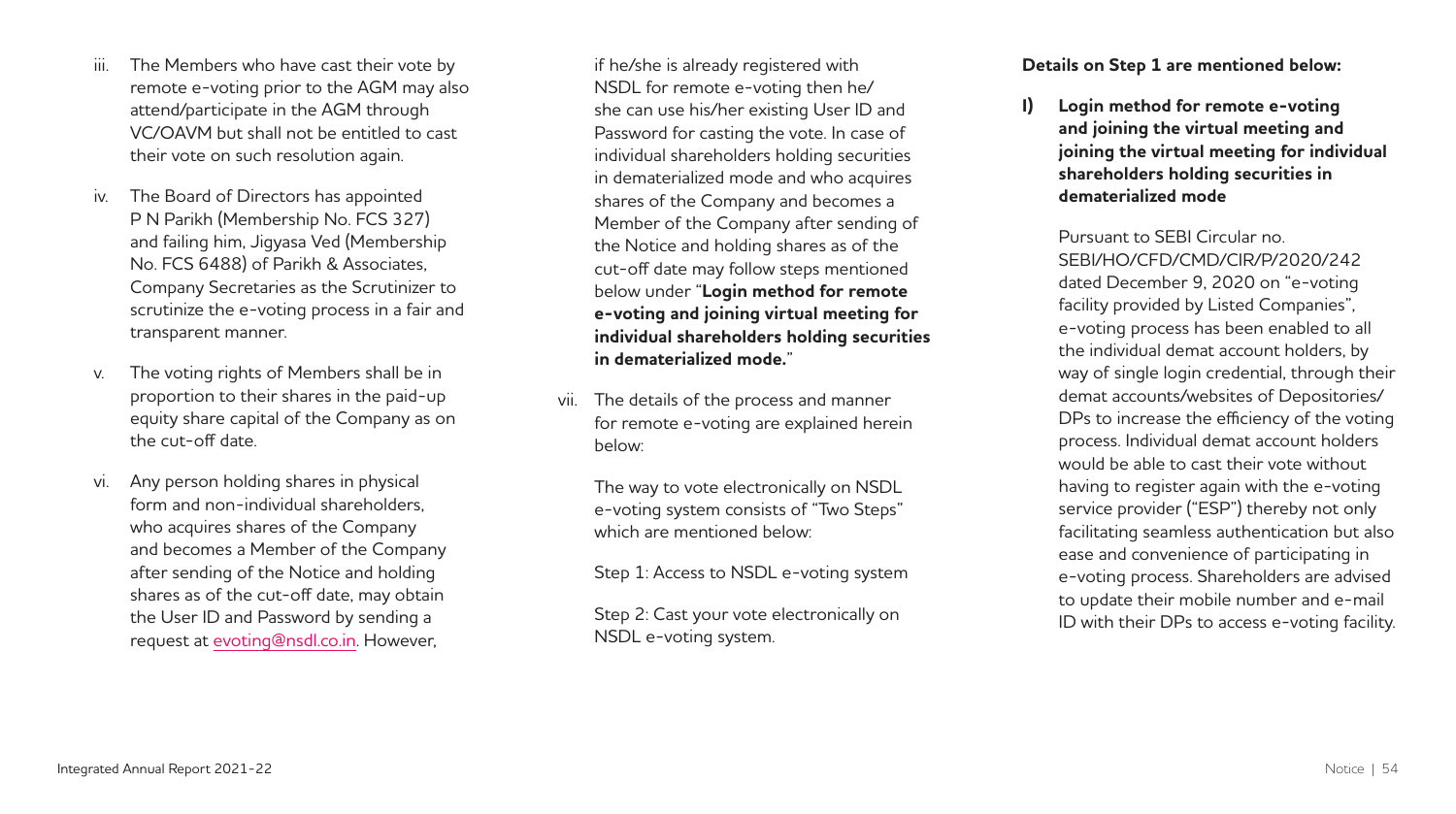Login method for individual shareholders holding securities in dematerialized mode is given below:

| <b>Type of</b><br><b>shareholders</b>              |    | <b>Login Method</b>                                                                                                                                                                                                                                                    |
|----------------------------------------------------|----|------------------------------------------------------------------------------------------------------------------------------------------------------------------------------------------------------------------------------------------------------------------------|
| Individual                                         | А. | <b>NSDL IDeAS facility</b>                                                                                                                                                                                                                                             |
| shareholders<br>holding securities                 |    | If you are already registered, follow the below steps:                                                                                                                                                                                                                 |
| in dematerialized<br>mode with NSDL.               |    | Visit the e-Services website of NSDL. Open web browser and type the following URL: https://eservices.nsdl.com/either on a<br>1.<br>Personal Computer or on a mobile.                                                                                                   |
|                                                    |    | 2. Once the home page of e-Services is launched, click on the "Beneficial Owner" icon under "Login" which is available under<br>"IDeAS" section.                                                                                                                       |
|                                                    |    | 3. A new screen will open. You will need to enter your User ID and Password. After successful authentication, you will be able to see<br>e-voting services.                                                                                                            |
|                                                    |    | Click on "Access to e-voting" appearing on the left-hand side under e-voting services and you will be able to see e-voting page.<br>4.                                                                                                                                 |
|                                                    |    | Click on options available against Company name or e-voting service provider-NSDL and you will be re-directed to NSDL<br>5.<br>e-voting website for casting your vote during the remote e-voting period or joining virtual meeting and e-voting during the<br>meeting. |
| If you are not registered, follow the below steps: |    |                                                                                                                                                                                                                                                                        |
|                                                    |    | Option to register is available at https://eservices.nsdl.com.<br>a.                                                                                                                                                                                                   |
|                                                    |    | Select "Register Online for IDeAS" Portal or click at https://eservices.nsdl.com/SecureWeb/IdeasDirectReg.jsp<br>b.                                                                                                                                                    |
|                                                    |    | Please follow steps given in points 1-5.<br>C.                                                                                                                                                                                                                         |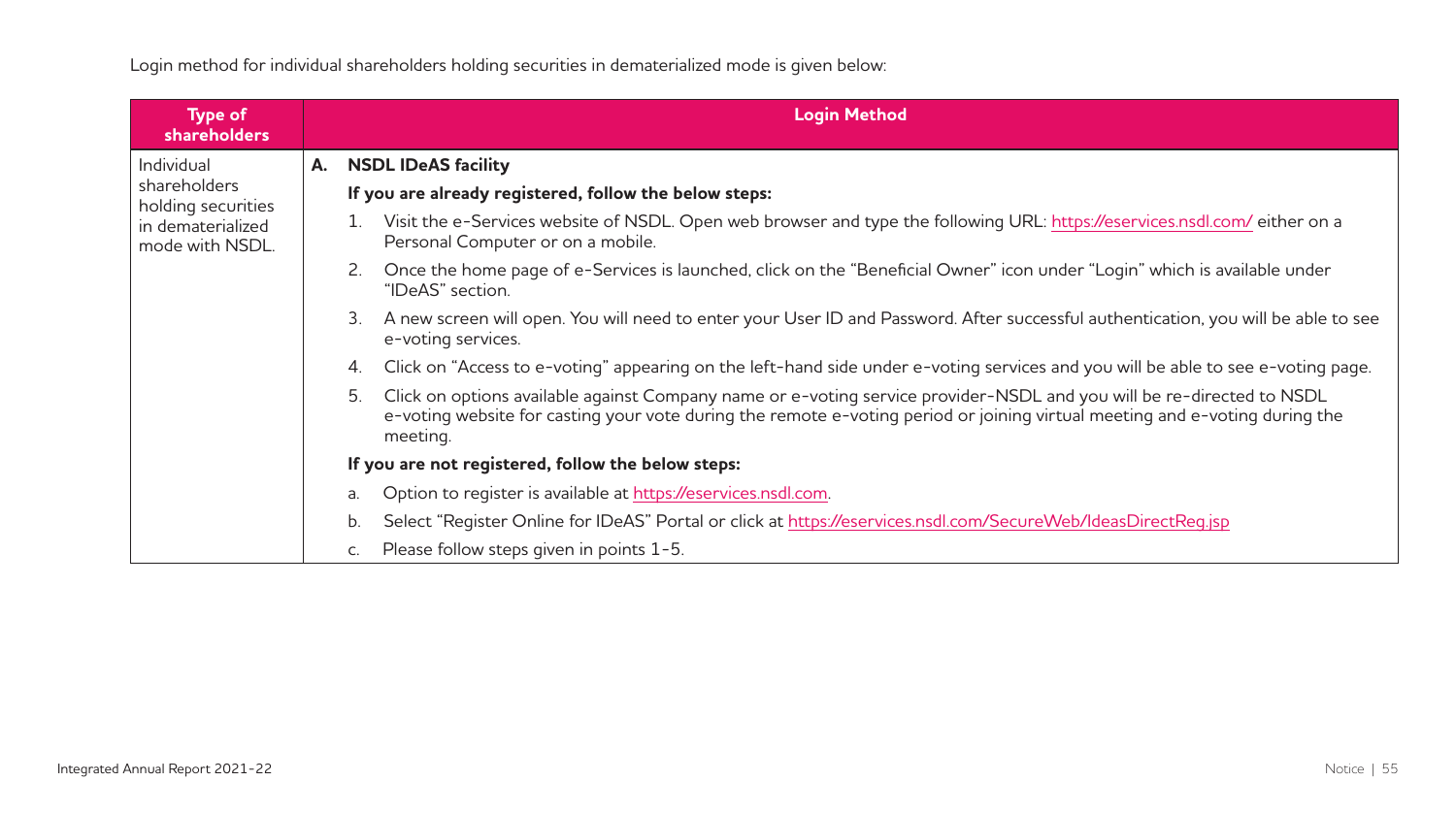| <b>Type of</b><br><b>shareholders</b> |                                                                                                                                                                                                                                                                                                                                                                                  | <b>Login Method</b>                                                                                                                                      |  |  |  |  |  |
|---------------------------------------|----------------------------------------------------------------------------------------------------------------------------------------------------------------------------------------------------------------------------------------------------------------------------------------------------------------------------------------------------------------------------------|----------------------------------------------------------------------------------------------------------------------------------------------------------|--|--|--|--|--|
|                                       |                                                                                                                                                                                                                                                                                                                                                                                  | B. e-voting website of NSDL                                                                                                                              |  |  |  |  |  |
|                                       |                                                                                                                                                                                                                                                                                                                                                                                  | Open web browser and type the following URL: https://www.evoting.nsdl.com/either on a personal computer or on a mobile<br>phone.                         |  |  |  |  |  |
|                                       |                                                                                                                                                                                                                                                                                                                                                                                  | Once the home page of e-voting system is launched, click on the icon "Login" which is available under 'Shareholder/Member'<br>section.                   |  |  |  |  |  |
|                                       | A new screen will open. You will need to enter your User ID (i.e. your sixteen digit demat account number held with NSDL),<br>3.<br>Password/OTP and a Verification Code as shown on the screen.                                                                                                                                                                                 |                                                                                                                                                          |  |  |  |  |  |
|                                       | 4. After successful authentication, you will be redirected to NSDL website wherein you can see e-voting page. Click on options<br>available against Company name or e-voting service provider-NSDL and you will be redirected to e-voting website of NSDL for<br>casting your vote during the remote e-voting period or joining virtual meeting and e-voting during the meeting. |                                                                                                                                                          |  |  |  |  |  |
|                                       |                                                                                                                                                                                                                                                                                                                                                                                  | Shareholders/Members can also download NSDL mobile app "NSDL Speede" facility by scanning the QR code mentioned below for<br>seamless voting experience. |  |  |  |  |  |
|                                       |                                                                                                                                                                                                                                                                                                                                                                                  | NSDL Mobile App is available on                                                                                                                          |  |  |  |  |  |
|                                       |                                                                                                                                                                                                                                                                                                                                                                                  | Google Play<br>App Store                                                                                                                                 |  |  |  |  |  |
|                                       |                                                                                                                                                                                                                                                                                                                                                                                  |                                                                                                                                                          |  |  |  |  |  |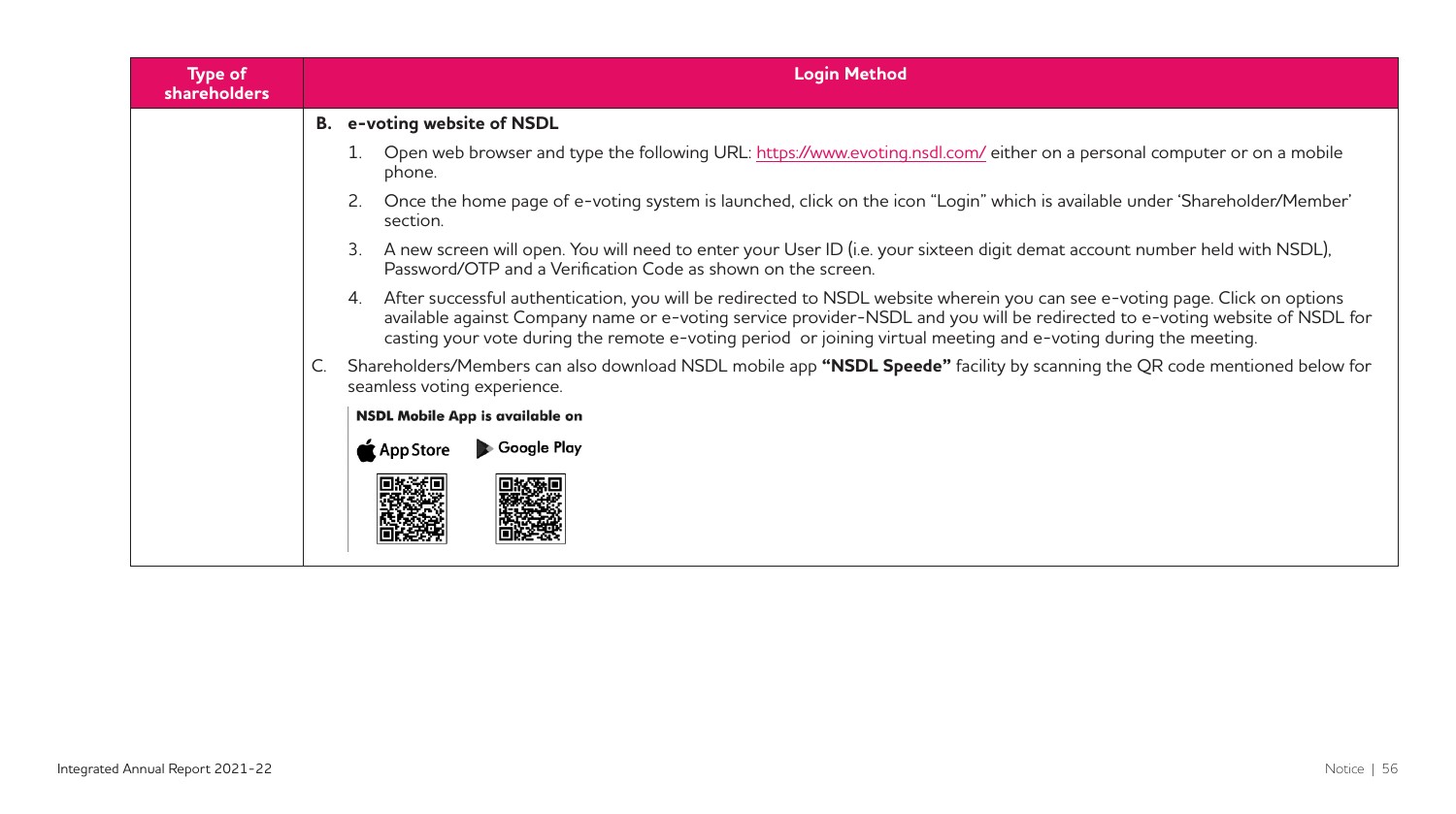| <b>Type of</b><br>shareholders                                      |    | <b>Login Method</b>                                                                                                                                                                                                                                                                                                                                                                                           |
|---------------------------------------------------------------------|----|---------------------------------------------------------------------------------------------------------------------------------------------------------------------------------------------------------------------------------------------------------------------------------------------------------------------------------------------------------------------------------------------------------------|
| <b>Shareholders</b><br>holding securities in<br>dematerialized mode |    | Existing users who have opted for Easi/Easiest, they can login through their User ID and Password. Option will be made available<br>to reach e-voting page without any further authentication. The URL for users to login to Easi/Easiest are https://web.cdslindia.com/<br>myeasi/home/login or www.cdslindia.com and click on New System Myeasi.                                                            |
| with CDSL                                                           |    | After successful login of Easi/Easiest the user will be also able to see the e-voting menu. The menu will have links of e-voting service<br>provider i.e. NSDL. Click on NSDL to cast your vote.                                                                                                                                                                                                              |
|                                                                     | 3. | If the user is not registered for Easi/Easiest, option to register is available at https://web.cdslindia.com/myeasi/Registration/<br>EasiRegistration                                                                                                                                                                                                                                                         |
|                                                                     | 4. | Alternatively, the user can directly access e-voting page by providing demat account number and PAN from a link in www.cdslindia.com<br>home page. The system will authenticate the user by sending OTP on registered Mobile and e-mail as recorded in the demat Account.<br>After successful authentication, user will be provided links for the respective ESP i.e. NSDL where the e-voting is in progress. |
| Individual                                                          |    | You can also login using the login credentials of your demat account through your DP registered with NSDL/CDSL for e-voting facility.                                                                                                                                                                                                                                                                         |
| shareholders<br>(holding securities<br>in dematerialized            |    | Once logged-in, you will be able to see the e-voting option. Once you click on e-voting option, you will be redirected to NSDL/CDSL<br>Depository site after successful authentication, wherein you can see e-voting feature.                                                                                                                                                                                 |
| mode) login through<br>their DPs                                    | 3. | Click on options available against Company name or e-voting service provider-NSDL and you will be redirected to e-voting website of<br>NSDL for casting your vote during the remote e-voting period or joining virtual meeting and e-voting during the meeting.                                                                                                                                               |

**Important note:** Members who are unable to retrieve User ID/Password are advised to use Forgot User details/Password option available at respective websites.

Helpdesk for individual shareholders holding securities in dematerialized mode for any technical issues related to login through Depository i.e. NSDL and CDSL.

| Login type                | <b>Helpdesk details</b>                                                                                                              |
|---------------------------|--------------------------------------------------------------------------------------------------------------------------------------|
| Securities held with NSDL | Please contact NSDL helpdesk by sending a request at evoting@nsdl.co.in or call at<br>toll free no.: 1800 1020 990 and 1800 22 44 30 |
| Securities held with CDSL | Please contact CDSL helpdesk by sending a request at helpdesk.evoting@cdslindia.com or contact<br>at 022-23058738 or 022-23058542/43 |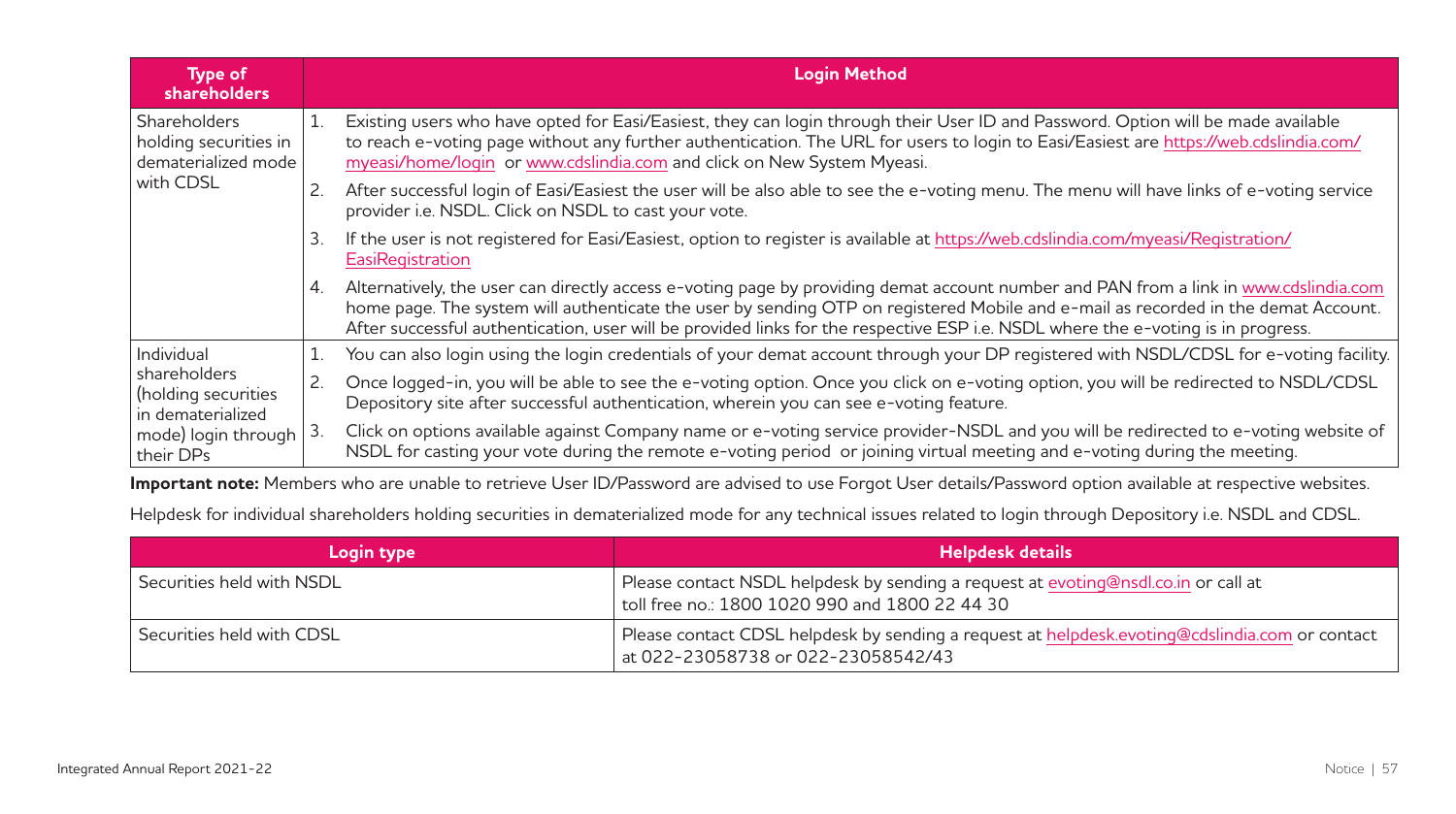### **II) Login method for e-voting and joining virtual meeting for shareholders other than individual shareholders holding securities in dematerialized mode and shareholders holding securities in physical mode.**

How to Log-in to NSDL e-voting website?

- 1. Visit the e-voting website of NSDL. Open web browser by clicking the URL: [https://www.evoting.nsdl.com/](https://www.evoting.nsdl.com) either on a Personal Computer or on a mobile.
- 2. Once the home page of e-voting system is launched, click on the icon "Login" which is available under 'Shareholder/Member' section.
- 3. A new screen will open. You will have to enter your User ID, Password/OTP and a verification code as shown on the screen.
- 4. Alternatively, if you are registered for NSDL eservices i.e. IDeAS, you can login at<https://eservices.nsdl.com>/ with your existing IDeAS login. Once you login to NSDL eservices after using your login credentials, click on e-voting and you can proceed to Step 2 i.e. Cast your vote electronically.
- 5. Your User ID details are given below:

|    | Manner of holding shares i.e.<br>Demat (NSDL or CDSL) or Physical | Your User ID is:                                                                                                                                          |
|----|-------------------------------------------------------------------|-----------------------------------------------------------------------------------------------------------------------------------------------------------|
| a) | For Members who hold shares<br>in demat account with NSDL.        | 8 Character DP ID followed by 8 Digit Client ID<br>For example if your DP ID is IN300*** and Client ID is 12****** then your User ID is IN300***12******  |
| b) | For Members who hold shares<br>in demat account with CDSL.        | 16 Digit Beneficiary ID<br>For example if your Beneficiary ID is 12************* then your User ID is 12**************                                    |
| C) | For Members holding shares in<br>Physical Form.                   | EVEN Number followed by Folio Number registered with the Company<br>For example if EVEN is 123456 and folio number is 001*** then User ID is 123456001*** |

- 6. Password details for shareholders other than Individual shareholders are given below:
	- a) If you are already registered for e-voting, then you can use your existing Password to login and cast your vote.
	- b) If you are using NSDL e-voting system for the first time, you will need to retrieve the 'initial password' which was communicated to you by NSDL. Once you retrieve your 'initial password', you need to enter the 'initial password' and the system will force you to change your Password.
	- c) How to retrieve your 'initial password'?
		- (i) If your e-mail ID is registered in your demat account or with the Company, your 'initial password' is communicated to you on your e-mail ID. Trace the e-mail sent to you from NSDL in your mailbox from evoting**@**[nsdl.com.Open](mailto:evoting@nsdl.com.Open) the e-mail and open the attachment i.e. a .pdf file. Open the .pdf file.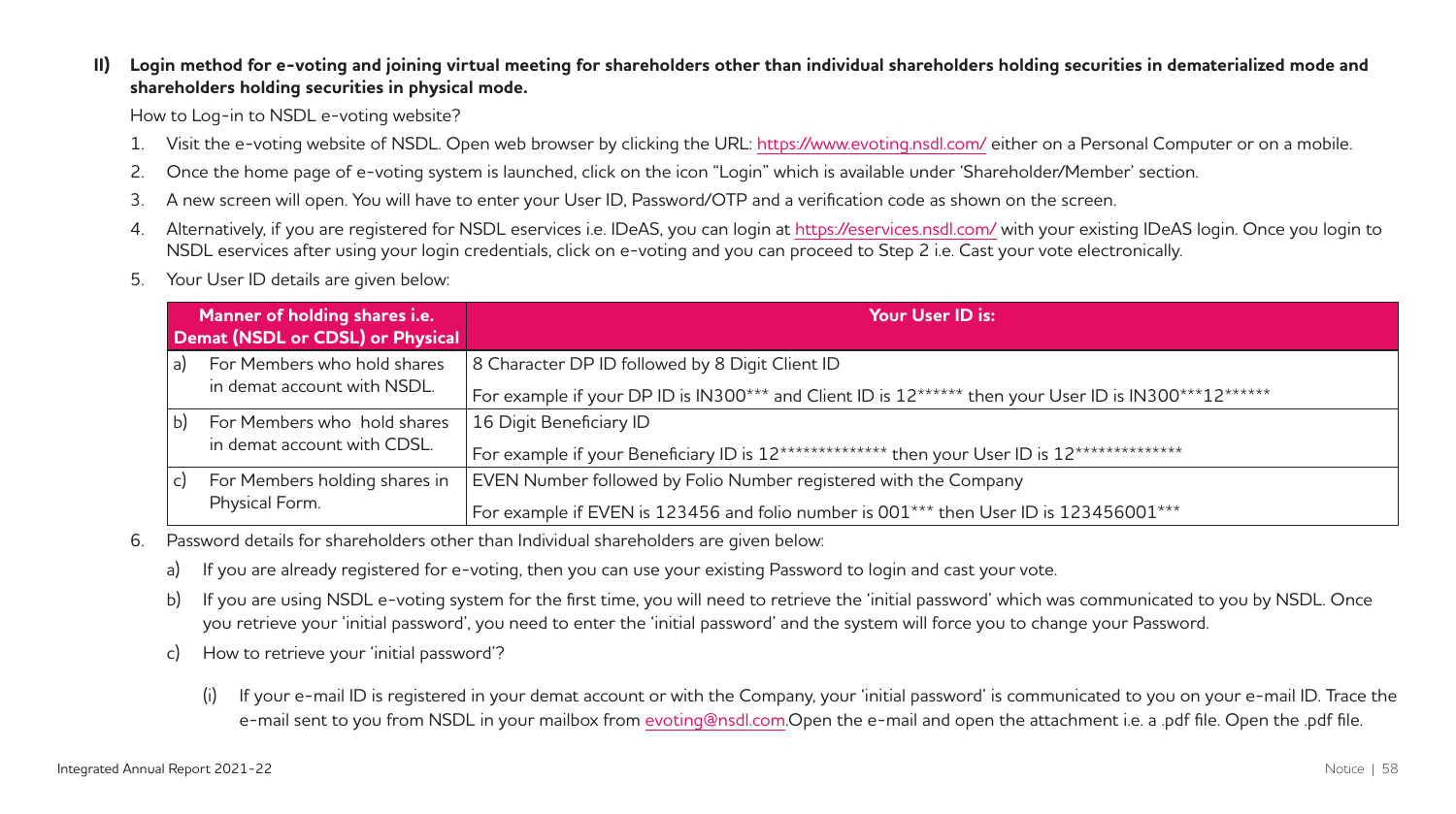The password to open the .pdf file is your 8 digit client ID for NSDL account, last 8 digits of client ID for CDSL account or folio number for shares held in physical form. The .pdf file contains your 'User ID' and your 'initial password'.

- (ii) In case you have not registered your e-mail address with the Company/ Depository, please follow instructions mentioned in this Notice.
- 7. If you are unable to retrieve or have not received the "Initial password" or have forgotten your password:
	- a) Click on "**Forgot User Details/** Password?" (If you are holding shares in your demat account with NSDL or CDSL) option available on <www.evoting.nsdl.com> .
	- b) "**Physical User Reset Password?**" (If you are holding shares in physical mode) option available on <www.evoting.nsdl.com> .
- c) If you are still unable to get the password by aforesaid two options, you can send a request at evoting **@**[nsdl.co.in](mailto:evoting@nsdl.co.in) mentioning your demat account number/ folio number, PAN, name and registered address.
- d) Members can also use the OTP based login for casting the votes on the e-voting system of NSDL.
- 8. After entering your password, tick on Agree to "Terms and Conditions" by selecting on the check box.
- 9. Now, you will have to click on "Login" button.
- 10. After you click on the "Login" button, home page of e-voting will open.

### **Details on Step 2 are given below:**

How to cast your vote electronically on NSDL e-voting system?

- 1. After successful login at Step 1, you will be able to see all the companies "EVEN" in which you are holding shares and whose voting cycle and general meeting is in active status.
- 2. Select "EVEN" of Company, which is 119798 for which you wish to cast your vote during the remote e-voting

period and casting your vote during the General Meeting. For joining virtual meeting, you need to click on "VC/OAVM" link placed under "Join Meeting".

- Now you are ready for e-voting as the voting page opens.
- 4. Cast your vote by selecting appropriate options i.e. assent or dissent, verify or modify the number of shares for which you wish to cast your vote and click on "Submit" and also "Confirm" when prompted.
- 5. Upon confirmation, the message "Vote cast successfully" will be displayed and you will receive a confirmation by way of a SMS on your registered mobile number.
- 6. You can also take the printout of the votes cast by you by clicking on the print option on the confirmation page.
- 7. Once you confirm your vote on the resolution, you will not be allowed to modify your vote.

### **General guidelines for shareholders**

1. It is strongly recommended not to share your password with any other person and take utmost care to keep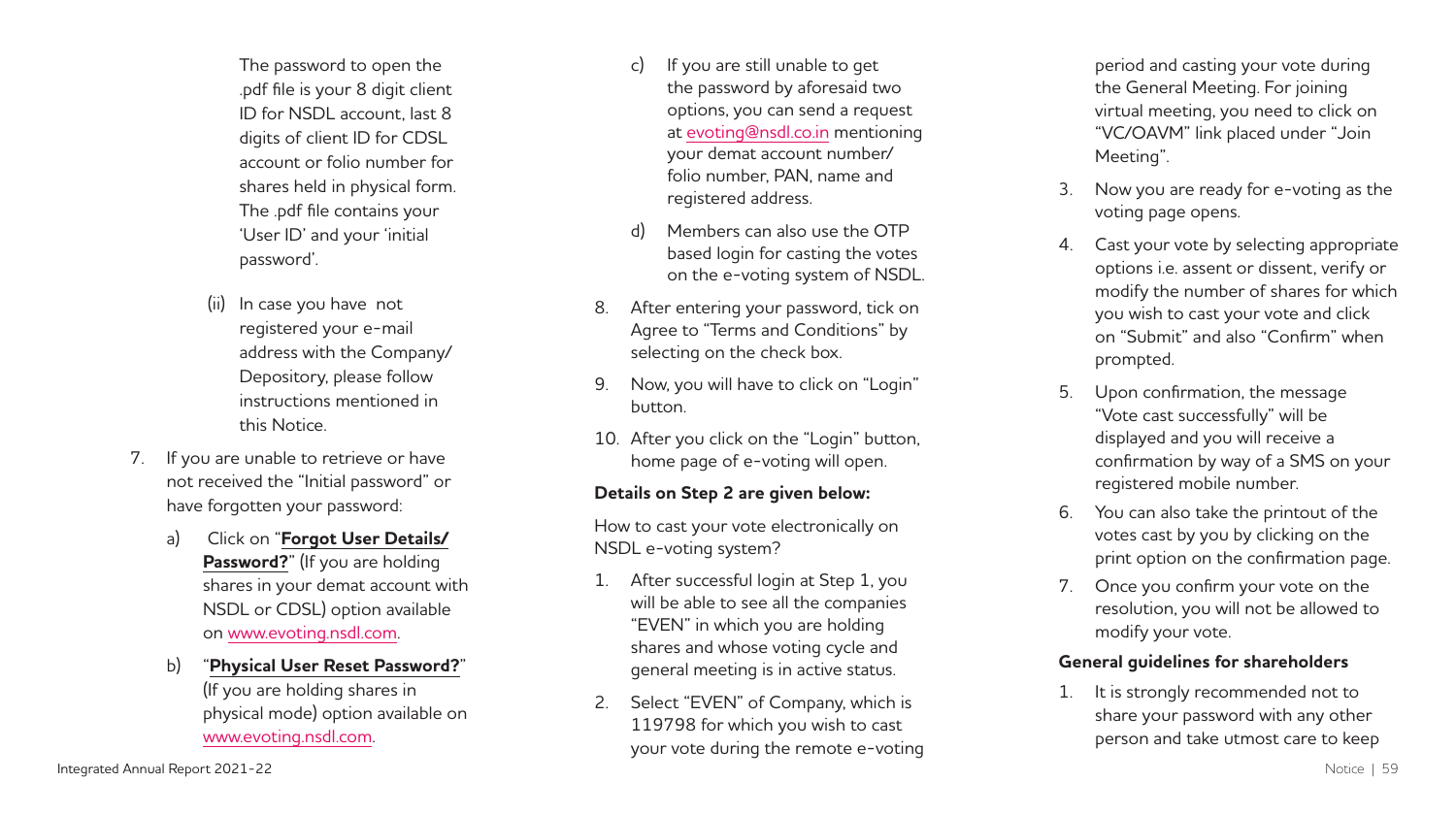your password confidential. Login to the e-voting website will be disabled upon five unsuccessful attempts to key in the correct password. In such an event, you will need to go through the "Forgot User Details/Password?" or "Physical User Reset Password?" option available on <https://www.evoting.nsdl.com> to reset the Password.

2. In case of any queries related to e-voting, you may refer the Frequently Asked Questions ("FAQs") for Shareholders and e-voting user manual for Shareholders available at the download section of

<https://www.evoting.nsdl.com>. For any grievances connected with facility for e-voting, please contact Ms. Pallavi Mhatre, Manager, NSDL, 4th Floor, 'A' Wing, Trade World, Kamala Mills Compound, Senapati Bapat Marg, Lower Parel, Mumbai 400 013, e-mail: evoting **@**[nsdl.co.in,](mailto:evoting@nsdl.co.in) toll free no: 1800 1020 990/1800 224 430.

3. Members may send a request to evoting **@**[nsdl.co.in](mailto:evoting@nsdl.co.in) for procuring User ID and Password for e-voting

by providing demat account number/ folio number, client master or copy of Consolidated Account statement, PAN (self-attested scanned copy of PAN card), AADHAAR (self-attested scanned copy of Aadhaar Card). If you are an Individual shareholder holding securities in dematerialized mode, you are requested to refer to the login method explained above.

4. The instructions for members for e-voting on the day of the AGM are mentioned in point number 18(A).

### **B. INSTRUCTIONS FOR MEMBERS FOR ATTENDING THE AGM THROUGH VC/ OAVM ARE AS UNDER:**

1. Members will be able to attend the AGM through VC/OAVM or view the live webcast of AGM provided by NSDL at <https://www.evoting.nsdl.com> following the steps mentioned above for login to NSDL e-voting system. After successful login, you can see VC/ OAVM link placed under Join meeting menu against company name. You are requested to click on VC/OAVM link placed under "Join Meeting" menu.

Members who do not have the User ID and Password for e-voting or have forgotten the User ID and Password may retrieve the same by following the remote e-voting instructions mentioned in the Notice. Further Members can also use the OTP based login for logging into the e-voting system of NSDL.

- 2. Facility of joining the AGM through VC/OAVM shall open 30 minutes before the time scheduled for the AGM.
- 3. Members who need assistance before or during the meeting, can contact NSDL on evoting **@**[nsdl.co.in/](mailto:evoting@nsdl.co.in)1800 1020 990 and 1800 224 430 or contact Amit Vishal, Assistant Vice President – NSDL at amitv **@**[nsdl.co.in](mailto:amitv@nsdl.co.in)/or Sanjeev Yadav, Assistant Manager-NSDL at sanjeevy **@**[nsdl.co.in](mailto:sanjeevy@nsdl.co.in) .
- 4. Members who would like to express their views or ask questions during the AGM may register themselves as a speaker by sending their request from their registered e-mail address mentioning their name, DP ID and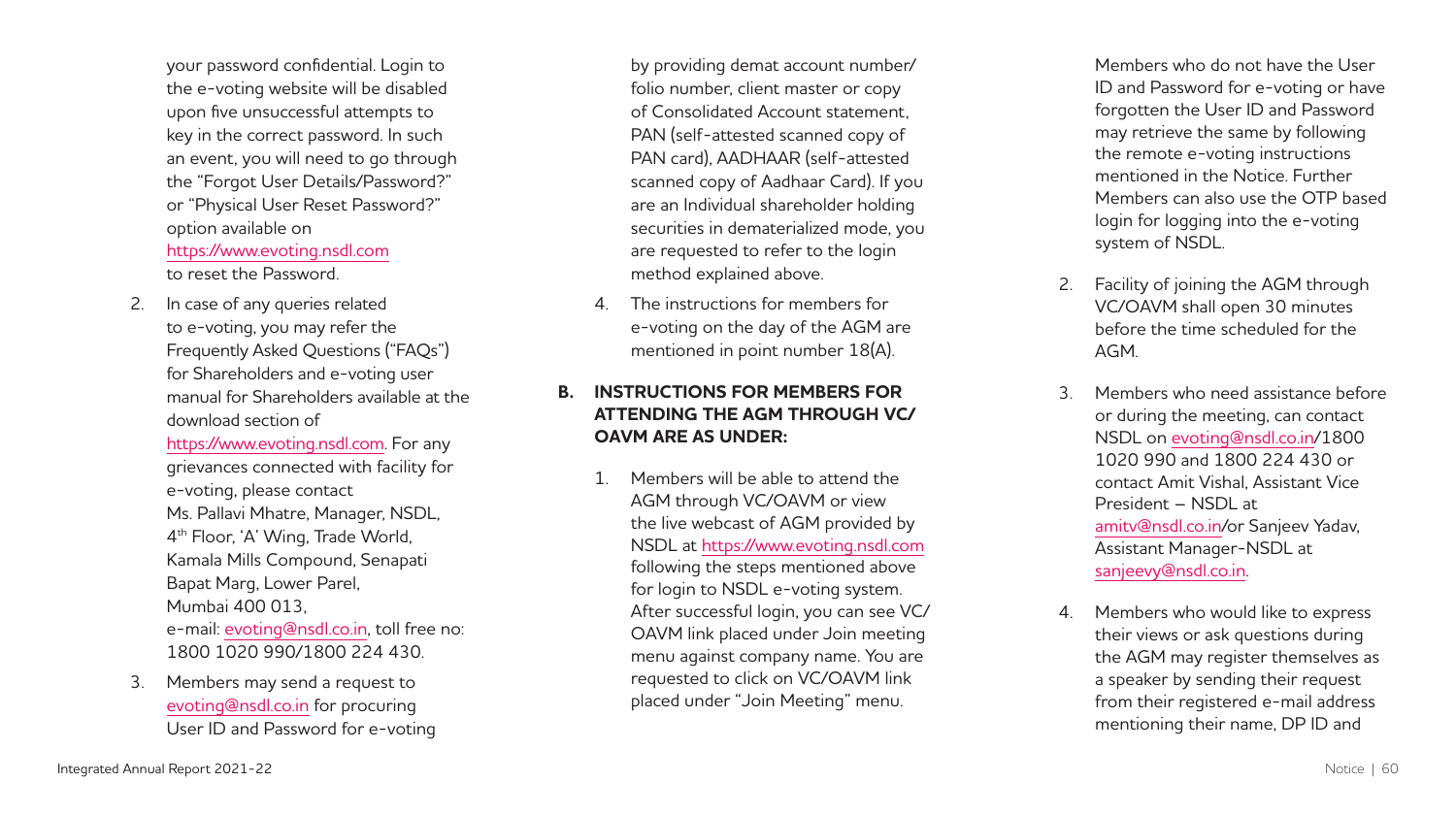Client ID/Folio number, PAN, mobile number at [tcsagm.speakers](mailto:tcsagm.speakers@tcs.com)**@**tcs. [com](mailto:tcsagm.speakers@tcs.com) from June 3, 2022 (9:00 a.m. IST) to June 5, 2022 (5:00 p.m. IST). Those Members who have registered themselves as a speaker will only be allowed to express their views/ ask questions during the AGM. The Company reserves the right to restrict the number of speakers depending on the availability of time for the AGM.

### **Other instructions**

1. The Scrutinizer shall, immediately after the conclusion of voting at the AGM, unblock the votes cast through remote e-voting (votes cast during

the AGM and votes cast through remote e-voting) and will submit a consolidated Scrutinizer's Report of the total votes cast in favour or against, if any, to the Chairman or a person authorised by him in writing, who shall countersign the same. The results will be announced within the time stipulated under the applicable laws.

2. The result declared along with the Scrutinizer's Report shall be placed on the Company's website <www.tcs.com> and on the website of NSDL <https://www.evoting.nsdl.com>

immediately. The Company shall simultaneously forward the results to National Stock Exchange of India Limited and BSE Limited, where the shares of the Company are listed.

By Order of the Board of Directors

### **Pradeep Manohar Gaitonde**

Company Secretary Membership No. ACS 7016

Mumbai, April 11, 2022

### **Registered Office:**

9th Floor, Nirmal Building, Nariman Point, Mumbai 400 021, India CIN: L22210MH1995PLC084781 Tel: +91 22 6778 9595 E-mail: [investor.relations](mailto:investor.relations@tcs.com)**@**tcs.com Website: [www.tcs.com](http://www.tcs.com/)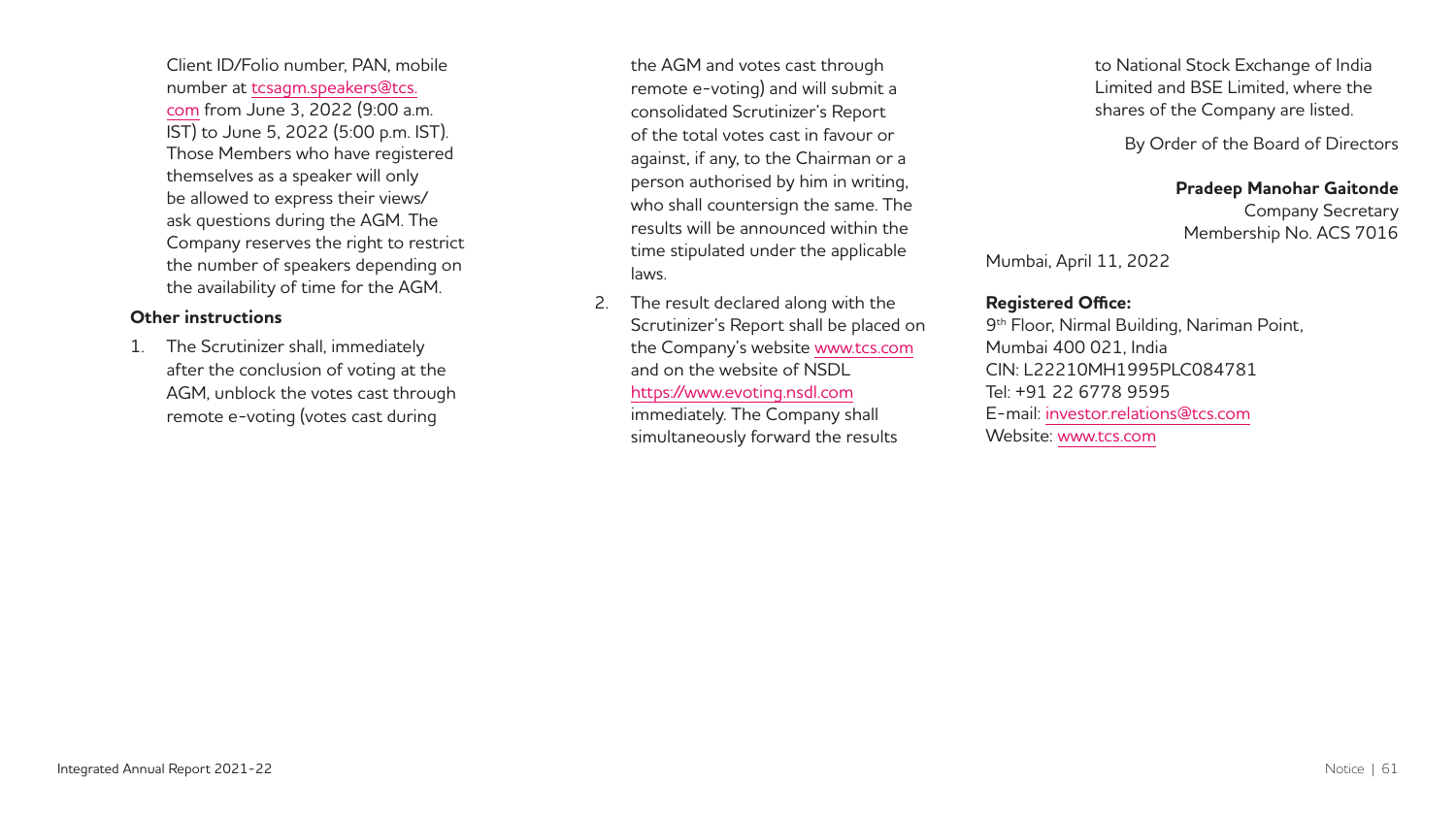# **Explanatory Statement**

As required by Section 102 of the Companies Act, 2013 ("Act"), the following explanatory statement sets out all material facts relating to the business mentioned under Item Nos. 4 to 6 of the accompanying Notice:

### **Item No. 4**

This explanatory statement is in terms of Regulation 36(5) of the SEBI (Listing Obligations and Disclosure Requirements) Regulations, 2015 ("SEBI Listing Regulations"), however, the same is strictly not required as per Section 102 of the Act.

The Members at the twenty-second Annual General Meeting ("AGM") of the Company held on June 16, 2017, had approved the appointment of B S R & Co. LLP ("BSR"), Chartered Accountants (Firm Registration No.: 101248W/W-100022), as Statutory Auditors of the Company, to hold office till the conclusion of the twenty-seventh AGM.

After evaluating and considering various factors such as industry experience, competency of the audit team, efficiency in conduct of audit, independence, etc., the Board of Directors of the Company has, based on the recommendation of the Audit Committee, at its meeting held on April

11, 2022, proposed the re-appointment of BSR, Chartered Accountants (Firm Registration No.: 101248W/W-100022), as the Statutory Auditors of the Company, for a term of five consecutive years from the conclusion of twenty-seventh AGM till the conclusion of thirty-second AGM of the Company to be held in the year 2027, at a remuneration as may be mutually agreed between the Board of Directors and Statutory Auditors.

BSR have consented to their appointment as Statutory Auditors and have confirmed that if appointed, their appointment will be in accordance with Section 139 read with Section 141 of the Act.

BSR is a member entity of B S R & Affiliates, a network registered with the Institute of Chartered Accountants of India. BSR is registered in Mumbai, Gurugram, Bengaluru, Kolkata, Hyderabad, Pune, Chennai, Chandigarh, Ahmedabad, Vadodara, Noida, Jaipur, Kochi and Vijayawada. BSR audits various companies listed on stock exchanges in India.

The Board recommends the Ordinary Resolution set out at Item No. 4 of the Notice for approval by the Members.

None of the Directors and Key Managerial Personnel of the Company or their relatives is, in any way, concerned or interested in the Resolution set out at Item No. 4 of the Notice.

### **Item No. 5**

The Securities and Exchange Board of India ("SEBI"), vide its notification dated November 9, 2021, has notified SEBI (Listing Obligations and Disclosure Requirements) (Sixth Amendment) Regulations, 2021 ("Amendments") introducing amendments to the provisions pertaining to the Related Party Transactions under the SEBI (Listing Obligations and Disclosure Requirements) Regulations, 2015 ("SEBI Listing Regulations"). The aforesaid amendments *inter-alia* included replacing of current threshold i.e. 10% (ten percent) of the listed entity's consolidated turnover, for determination of material Related Party Transactions requiring prior Shareholders' approval with the threshold of lower of ₹1,000 crore (Rupees One thousand crore) or 10% (ten percent) of the annual consolidated turnover of the listed entity as per the last audited financial statements of the listed entity. Accordingly, the threshold for determination of material Related Party Transactions under Regulation 23(1) of the SEBI Listing Regulations has been reduced with effect from April 1, 2022.

Tata Consultancy Services Limited ("the Company" or "TCS"), being a globally recognised provider of IT services, participates in the digitisation initiatives of entities within Tata group and partners in respective entities' growth and transformation journeys. During the course of rendering such services, the Company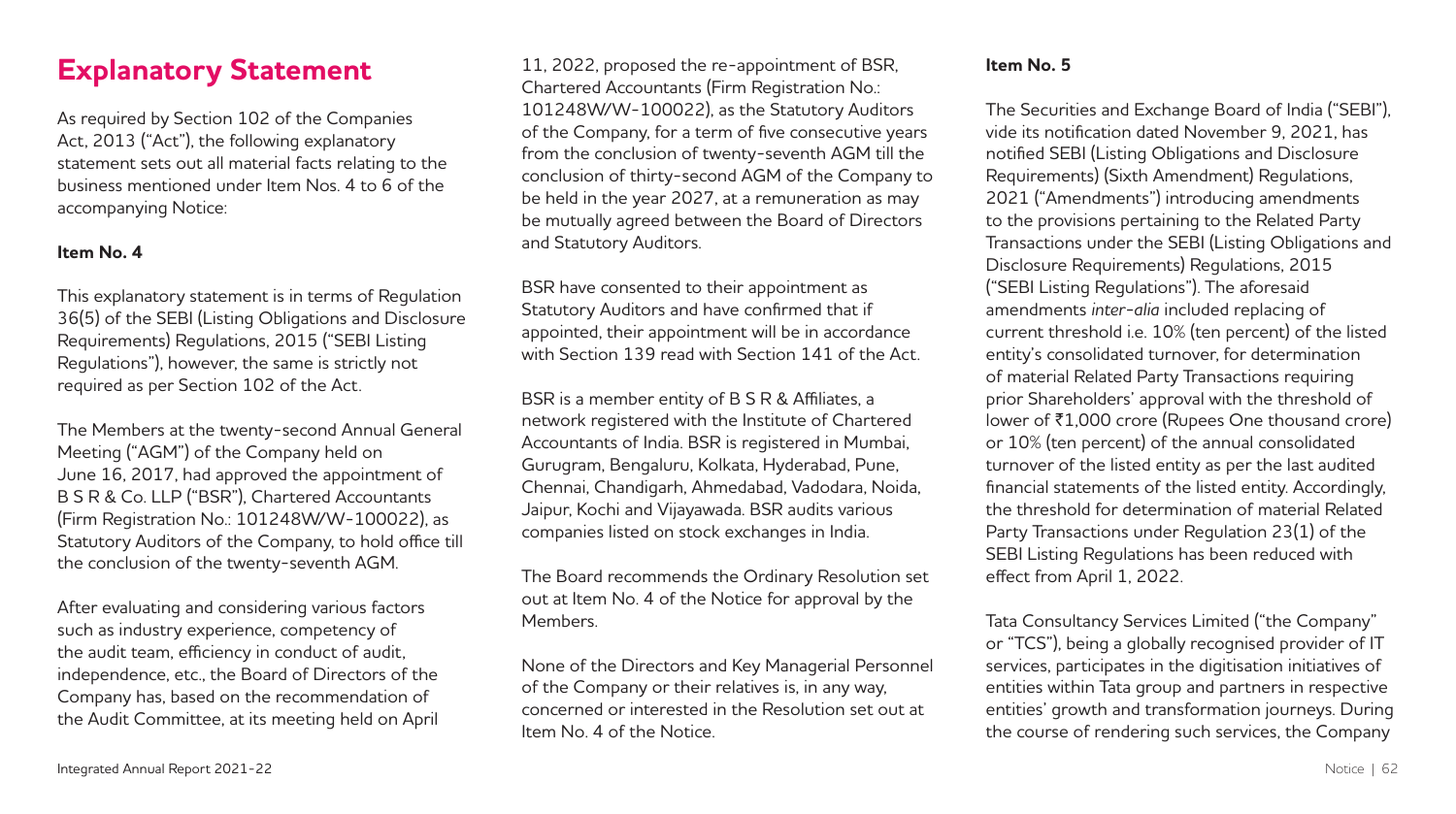also leverages niche skills, capabilities and resources of entities within the "Tata Group". The transactions that the Company has had with its related parties for the last three years is given below:

## **Year ended March 31, 2022 (**` **crore)**

| <b>Transactions</b>               | <b>Tata Sons</b><br><b>Private Limited</b> | Subsidiaries of the<br>Company | Subsidiaries of Tata Sons<br><b>Private Limited</b> | Associates/joint ventures of Tata Sons<br><b>Private Limited and their subsidiaries</b> | <b>Total</b> |
|-----------------------------------|--------------------------------------------|--------------------------------|-----------------------------------------------------|-----------------------------------------------------------------------------------------|--------------|
| IT/ITE services rendered          | 40                                         | 1.164                          | 854                                                 | 2.149                                                                                   | 4.207        |
| Other income                      |                                            |                                |                                                     |                                                                                         |              |
| Procurement of goods and services |                                            | 345                            | 549                                                 | 306                                                                                     | 1,200        |
| Brand equity contribution         | 100                                        |                                |                                                     |                                                                                         | 100          |
| Non IT/ITE services availed       |                                            |                                | 19                                                  | 45                                                                                      | 65           |
| Lease rental                      |                                            |                                | 86                                                  |                                                                                         | 97           |

| Year ended March 31, 2021 |  |  |  |
|---------------------------|--|--|--|
|---------------------------|--|--|--|

| Year ended March 31, 2021         |                                     |                                |                                                     |                                                                                  | (₹ crore)    |
|-----------------------------------|-------------------------------------|--------------------------------|-----------------------------------------------------|----------------------------------------------------------------------------------|--------------|
| <b>Transactions</b>               | Tata Sons<br><b>Private Limited</b> | Subsidiaries of the<br>Company | Subsidiaries of Tata Sons<br><b>Private Limited</b> | Associates/joint ventures of Tata Sons<br>Private Limited and their subsidiaries | <b>Total</b> |
| <b>IT/ITE</b> services rendered   | 35                                  | 1,104                          | 670                                                 | 1,673                                                                            | 3,482        |
| Other income                      |                                     |                                |                                                     |                                                                                  |              |
| Procurement of goods and services |                                     | 268                            | 668                                                 | 222                                                                              | 1,159        |
| Brand equity contribution         | 100                                 |                                |                                                     |                                                                                  | 100          |
| Non IT/ITE services availed       | $\overline{\phantom{0}}$            |                                | 17                                                  | 42                                                                               | 59           |
| Lease rental                      |                                     |                                | 49                                                  | 32                                                                               | 82           |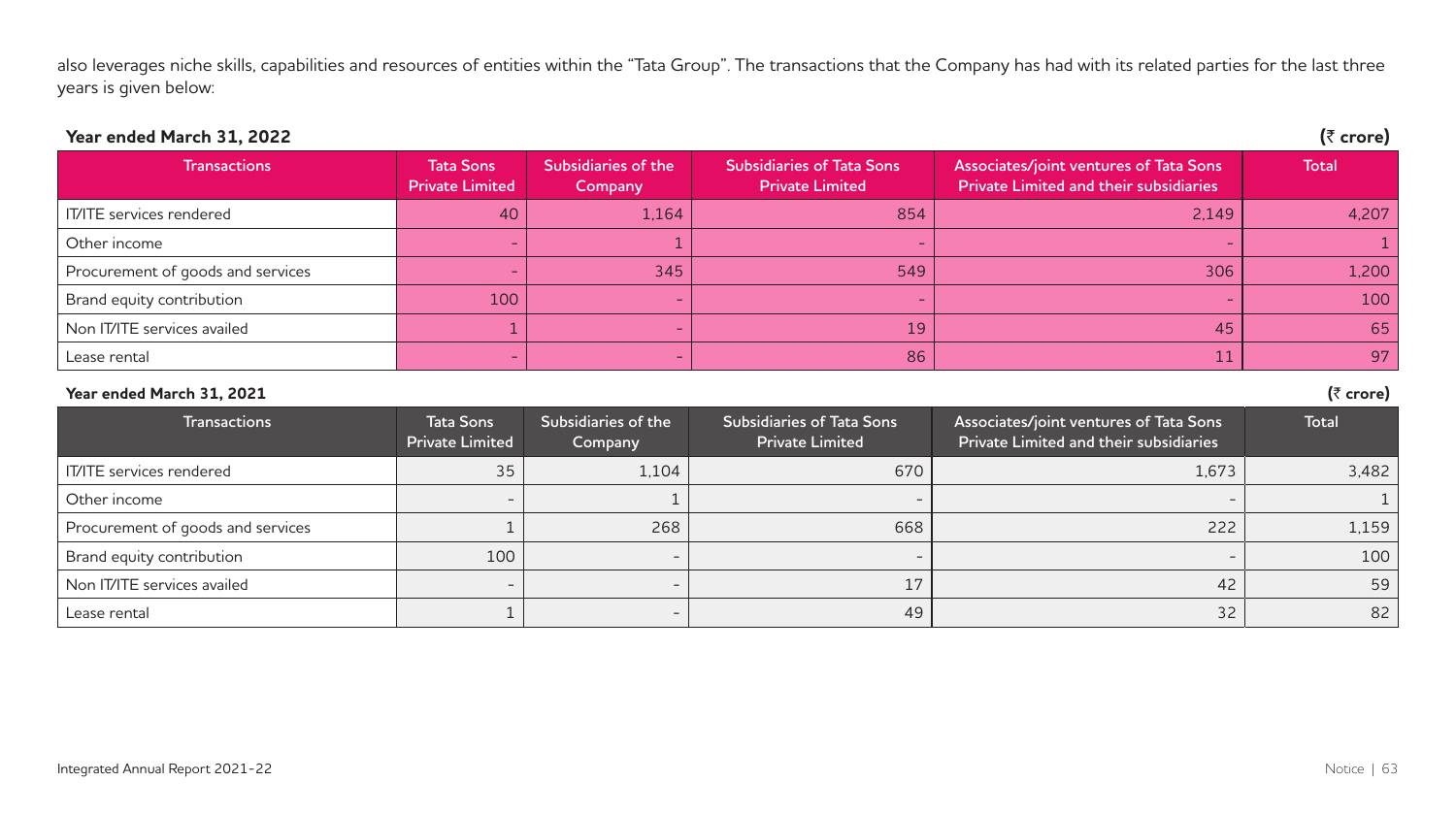### **Year ended March 31, 2020 (**` **crore)**

| <b>Transactions</b>               | <b>Tata Sons</b><br><b>Private Limited</b> | Subsidiaries of the<br>Company | <b>Subsidiaries of Tata Sons Private</b><br>Limited | Associates/joint ventures of Tata Sons<br><b>Private Limited and their Subsidiaries</b> | Total |
|-----------------------------------|--------------------------------------------|--------------------------------|-----------------------------------------------------|-----------------------------------------------------------------------------------------|-------|
| IT/ITE services rendered          | 31                                         | 1.069                          | 488                                                 | 1.780                                                                                   | 3,368 |
| Procurement of goods and services |                                            | 222                            | 923                                                 | 404                                                                                     | 1,550 |
| Brand equity contribution         | 100                                        | $\overline{\phantom{0}}$       | $\overline{\phantom{0}}$                            |                                                                                         | 100   |
| Non IT/ITE services availed       |                                            |                                |                                                     |                                                                                         |       |
| Lease rental                      |                                            |                                | 90                                                  |                                                                                         | 96    |

In view of the changes in the threshold for determining the related party transactions that require prior shareholder approval and considering the fact that the list of related parties will change dynamically with no action on the part of the Company and to facilitate seamless contracting and rendering/availing of product and services between the Company and "related parties", the Company seeks the approval of the shareholders to approve entering into contracts/arrangements within the thresholds and conditions mentioned in the resolution. All the contracts/arrangements and the transactions with "related parties" are reviewed and approved by the Audit Committee. Further, the transactions that require testing of arm's length pricing are certified by our Statutory Auditors for being at arm's length.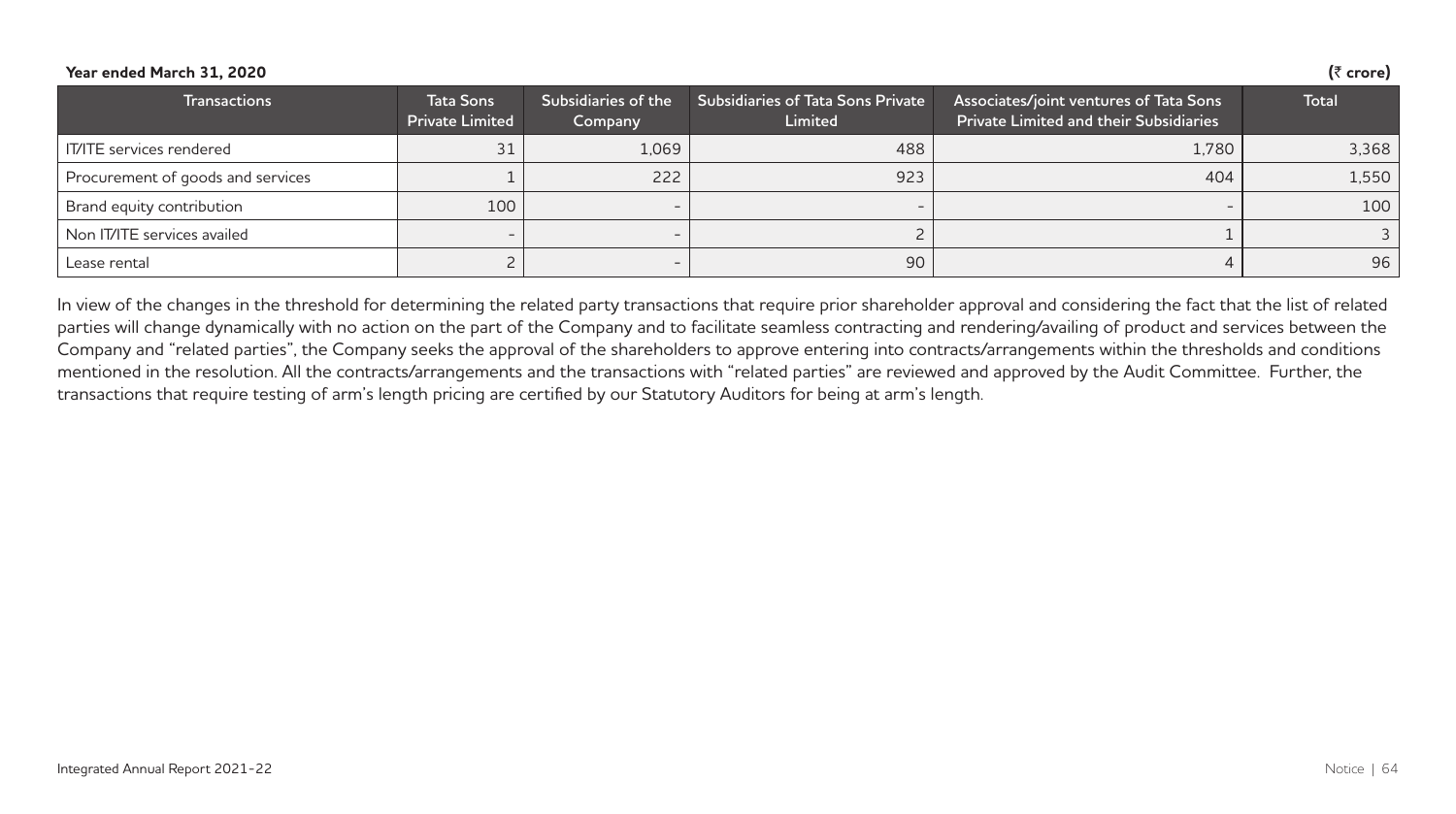**The details of transactions that require approval are given below:**

**1. Tata Sons Private Limited and/or its Subsidiaries**

| Sr. No.          | <b>Description</b>                                                                                                                                                 | Particulars                                                                                                                                                                                                                                                                                                                                                                                                                                                                                                                           |
|------------------|--------------------------------------------------------------------------------------------------------------------------------------------------------------------|---------------------------------------------------------------------------------------------------------------------------------------------------------------------------------------------------------------------------------------------------------------------------------------------------------------------------------------------------------------------------------------------------------------------------------------------------------------------------------------------------------------------------------------|
|                  | Name of the related party                                                                                                                                          | Tata Sons Private Limited and/or its subsidiaries (please refer to Annexure B for list of subsidiaries)                                                                                                                                                                                                                                                                                                                                                                                                                               |
| 2.               | Nature of relationship<br>[including nature of its interest (financial or otherwise)]                                                                              | Holding Company - Tata Sons Private limited and its subsidiaries which are covered under Section 2(76)<br>of the Act.                                                                                                                                                                                                                                                                                                                                                                                                                 |
| $\overline{3}$ . | Type of the proposed transaction                                                                                                                                   | (a)<br>Rendering of IT/ITE Services including IT, Infrastructure, Cloud, IOT and Digital Engineering, Digital<br>Transformation, Analytics, Cyber Security, and such related areas<br>Supply of hardware and software,<br>(b)<br>(c)<br>reimbursement of expenses relating to IT Infrastructure services<br>(d)<br>Procurement of goods, services, sponsorship, etc.<br>(e)<br>Leasing of property<br>Any transfer of resources, services or obligations to meet its objectives/requirements<br>(f)                                   |
| $\overline{4}$ . | Nature, duration/tenure, material terms, monetary value<br>and particulars of contract/arrangement                                                                 | Transactions in the normal course of business with terms and conditions that are generally prevalent in the<br>industry segments that the Company operates in. Monetary value of transactions with a single related party<br>subject to a maximum of 1.3 percent of the consolidated turnover of the Company per annum through<br>contracts/arrangements which are entered for a duration upto 5 years and a cumulative threshold of<br>5.2 percent of the consolidated turnover of the Company across all related parties per annum. |
| 5.               | Particulars of the proposed transaction                                                                                                                            | Same as 3                                                                                                                                                                                                                                                                                                                                                                                                                                                                                                                             |
| 6.               | Tenure of the transaction                                                                                                                                          | Contracts/arrangements with a duration upto 5 years                                                                                                                                                                                                                                                                                                                                                                                                                                                                                   |
| 7.               | Value of the proposed transaction                                                                                                                                  | 1.3 percent of the consolidated turnover of the Company per annum with a single related party subject to a<br>cumulative threshold of 5.2 percent of the consolidated turnover of the Company per annum across all related<br>parties in this category                                                                                                                                                                                                                                                                                |
| 8.               | Percentage of TCS's annual consolidated turnover, for the<br>immediately preceding financial year, that is represented<br>by the value of the proposed transaction | 1.3 percent of the consolidated turnover of the Company with single related party<br>5.2 percent of the consolidated turnover of the Company across all related parties                                                                                                                                                                                                                                                                                                                                                               |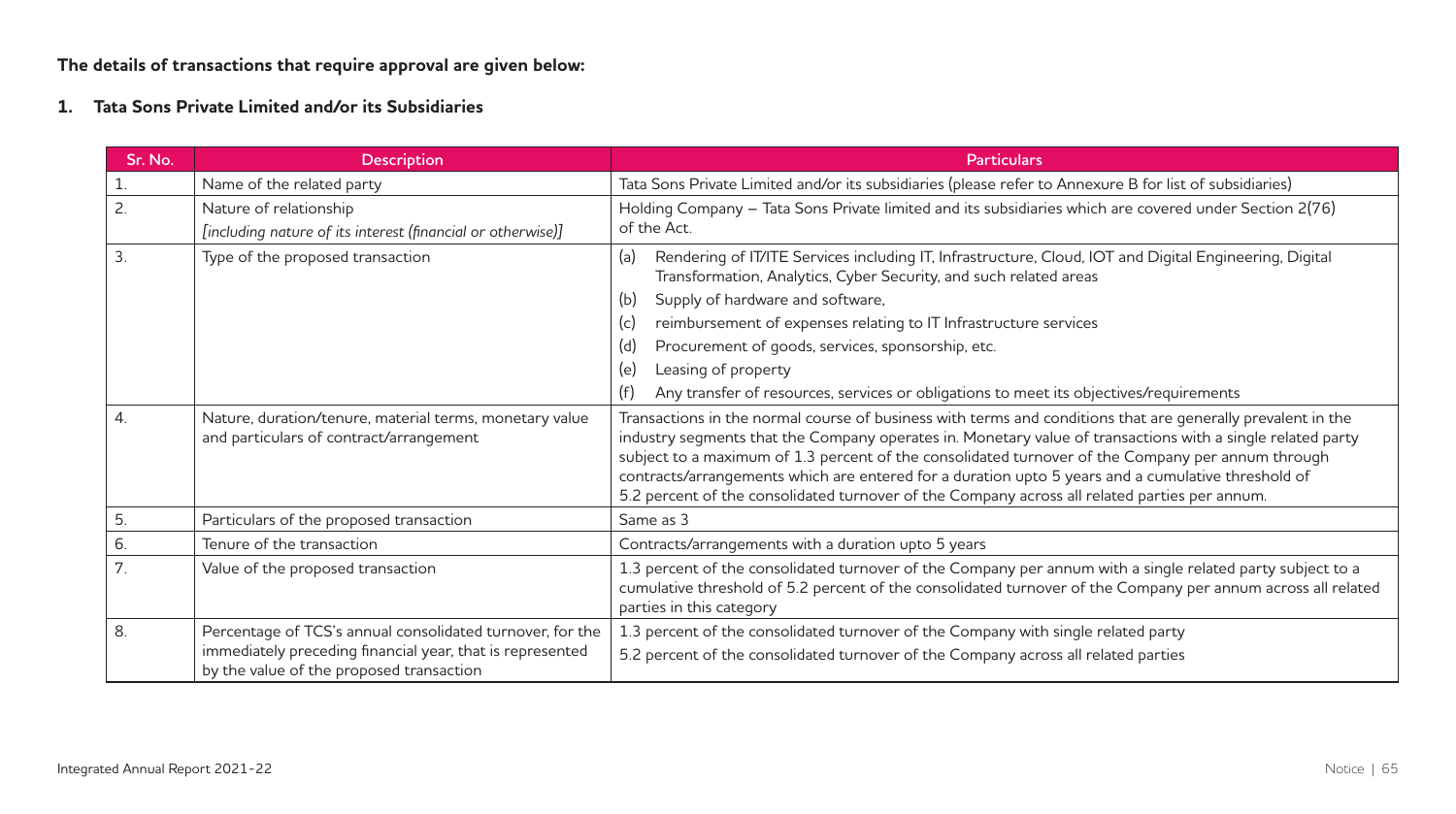| Sr. No. | <b>Description</b>                                                                                                                                     | <b>Particulars</b>                                                                                                                                                                                                                                                                                                                                                                                                                                                                                                                                                                                   |
|---------|--------------------------------------------------------------------------------------------------------------------------------------------------------|------------------------------------------------------------------------------------------------------------------------------------------------------------------------------------------------------------------------------------------------------------------------------------------------------------------------------------------------------------------------------------------------------------------------------------------------------------------------------------------------------------------------------------------------------------------------------------------------------|
| 9.      | Benefits of the proposed transaction                                                                                                                   | The Company, being a globally recognised provider of IT services participates in the digitisation initiatives of<br>entities within Tata group and partners in respective entities' growth and transformation journeys. During the<br>course of rendering such services, the Company also leverages niche skills, capabilities and resources of entities<br>within the group. These transactions aim at providing enhanced level of user experience to the end-consumers<br>of Tata group and provide the entities within the group cutting edge technologies to sustain and grow their<br>business. |
| 10.     | Details of the valuation report or external party report<br>(if any) enclosed with the Notice                                                          | All contracts with related party defined as per Section 2(76) of the Act are reviewed for arm's length testing<br>internally and by Statutory Auditors.                                                                                                                                                                                                                                                                                                                                                                                                                                              |
| 11.     | Name of the Director or Key Managerial Personnel, who<br>is related                                                                                    | N Chandrasekaran, N Ganapathy Subramaniam and Aarthi Subramanian                                                                                                                                                                                                                                                                                                                                                                                                                                                                                                                                     |
| 12.     |                                                                                                                                                        | Following additional disclosures to be made in case loans, inter-corporate deposits, advances or investments made or given                                                                                                                                                                                                                                                                                                                                                                                                                                                                           |
| Α       | Source of funds                                                                                                                                        | <b>NA</b>                                                                                                                                                                                                                                                                                                                                                                                                                                                                                                                                                                                            |
| B       | In case any financial indebtedness is incurred to make<br>or give loans, intercorporate deposits, advances or<br>investment:<br>Nature of indebtedness | <b>NA</b>                                                                                                                                                                                                                                                                                                                                                                                                                                                                                                                                                                                            |
|         | cost of funds and                                                                                                                                      |                                                                                                                                                                                                                                                                                                                                                                                                                                                                                                                                                                                                      |
|         | tenure of the indebtedness                                                                                                                             |                                                                                                                                                                                                                                                                                                                                                                                                                                                                                                                                                                                                      |
|         | Terms of the loan, inter-corporate deposits, advances or<br>investment made or given                                                                   | <b>NA</b>                                                                                                                                                                                                                                                                                                                                                                                                                                                                                                                                                                                            |
|         | (including covenants, tenure, interest rate and repayment<br>schedule, whether secured or unsecured; if secured, the<br>nature of security)            |                                                                                                                                                                                                                                                                                                                                                                                                                                                                                                                                                                                                      |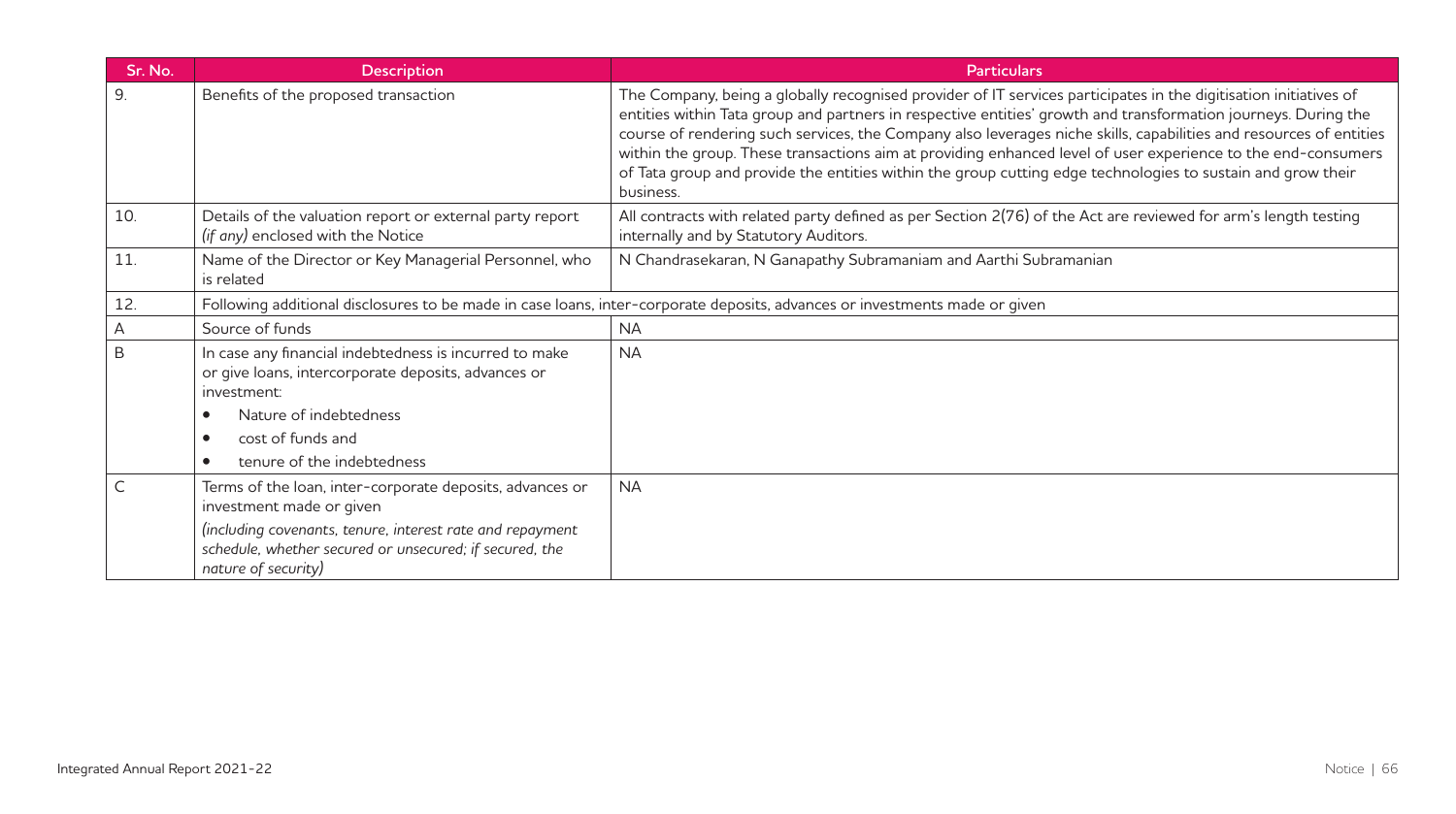### **2. Tata Motors Limited, Jaguar Land Rover Limited and/or its subsidiaries**

| Sr. No.          | <b>Description</b>                                                                                     | <b>Particulars</b>                                                                                                                                                                                                                                                                                                                                                                                                                                                                                                                    |
|------------------|--------------------------------------------------------------------------------------------------------|---------------------------------------------------------------------------------------------------------------------------------------------------------------------------------------------------------------------------------------------------------------------------------------------------------------------------------------------------------------------------------------------------------------------------------------------------------------------------------------------------------------------------------------|
| 1.               | Name of the related party                                                                              | Tata Motors Limited, Jaquar Land Rover Limited and/or its subsidiaries (please refer to Annexure B for list of<br>subsidiaries)                                                                                                                                                                                                                                                                                                                                                                                                       |
| 2.               | Nature of relationship<br>[including nature of its interest (financial or otherwise)]                  | Tata Motors Limited is an associate of Tata Sons Private Limited, Jaguar Land Rover Limited is a subsidiary<br>of Tata Motors Limited and hence related party as per SEBI Listing Regulations.                                                                                                                                                                                                                                                                                                                                        |
| 3.               | Type of the proposed transaction                                                                       | (a)<br>Rendering of IT/ITE Services including IT, Infrastructure, Cloud, IOT and Digital Engineering, Digital<br>Transformation, Analytics, Cyber Security, and such related areas                                                                                                                                                                                                                                                                                                                                                    |
|                  |                                                                                                        | Supply of hardware and software,<br>(b)                                                                                                                                                                                                                                                                                                                                                                                                                                                                                               |
|                  |                                                                                                        | reimbursement of expenses relating to IT Infrastructure services<br>(c)                                                                                                                                                                                                                                                                                                                                                                                                                                                               |
|                  |                                                                                                        | (d)<br>Procurement of goods, services, sponsorship, etc                                                                                                                                                                                                                                                                                                                                                                                                                                                                               |
|                  |                                                                                                        | Any transfer of resources, services or obligations to meet its objectives/requirements<br>(e)                                                                                                                                                                                                                                                                                                                                                                                                                                         |
| $\overline{4}$ . | Nature, duration/tenure, material terms, monetary value and<br>particulars of contract/arrangement     | Transactions in the normal course of business with terms and conditions that are generally prevalent in the<br>industry segments that the Company operates in. Monetary value of transactions with a single related party<br>subject to a maximum of 1.3 percent of the consolidated turnover of the Company per annum through<br>contracts/arrangements which are entered for a duration upto 5 years and a cumulative threshold of<br>2.6 percent of the consolidated turnover of the Company across all related parties per annum. |
| 5.               | Particulars of the proposed transaction                                                                | Same as 3                                                                                                                                                                                                                                                                                                                                                                                                                                                                                                                             |
| 6.               | Tenure of the transaction                                                                              | Contracts/arrangements with a duration upto 5 years                                                                                                                                                                                                                                                                                                                                                                                                                                                                                   |
| 7.               | Value of the proposed transaction                                                                      | 1.3 percent of the consolidated turnover of the Company per annum with a single related party subject to<br>a cumulative threshold of 2.6 percent of the consolidated turnover of the Company per annum across all<br>related parties                                                                                                                                                                                                                                                                                                 |
| 8.               | Percentage of TCS's annual consolidated turnover, for the                                              | 1.3 percent of the consolidated turnover of the Company with single related party                                                                                                                                                                                                                                                                                                                                                                                                                                                     |
|                  | immediately preceding financial year, that is represented by<br>the value of the proposed transaction. | 2.6 percent of the consolidated turnover of the Company across all related parties                                                                                                                                                                                                                                                                                                                                                                                                                                                    |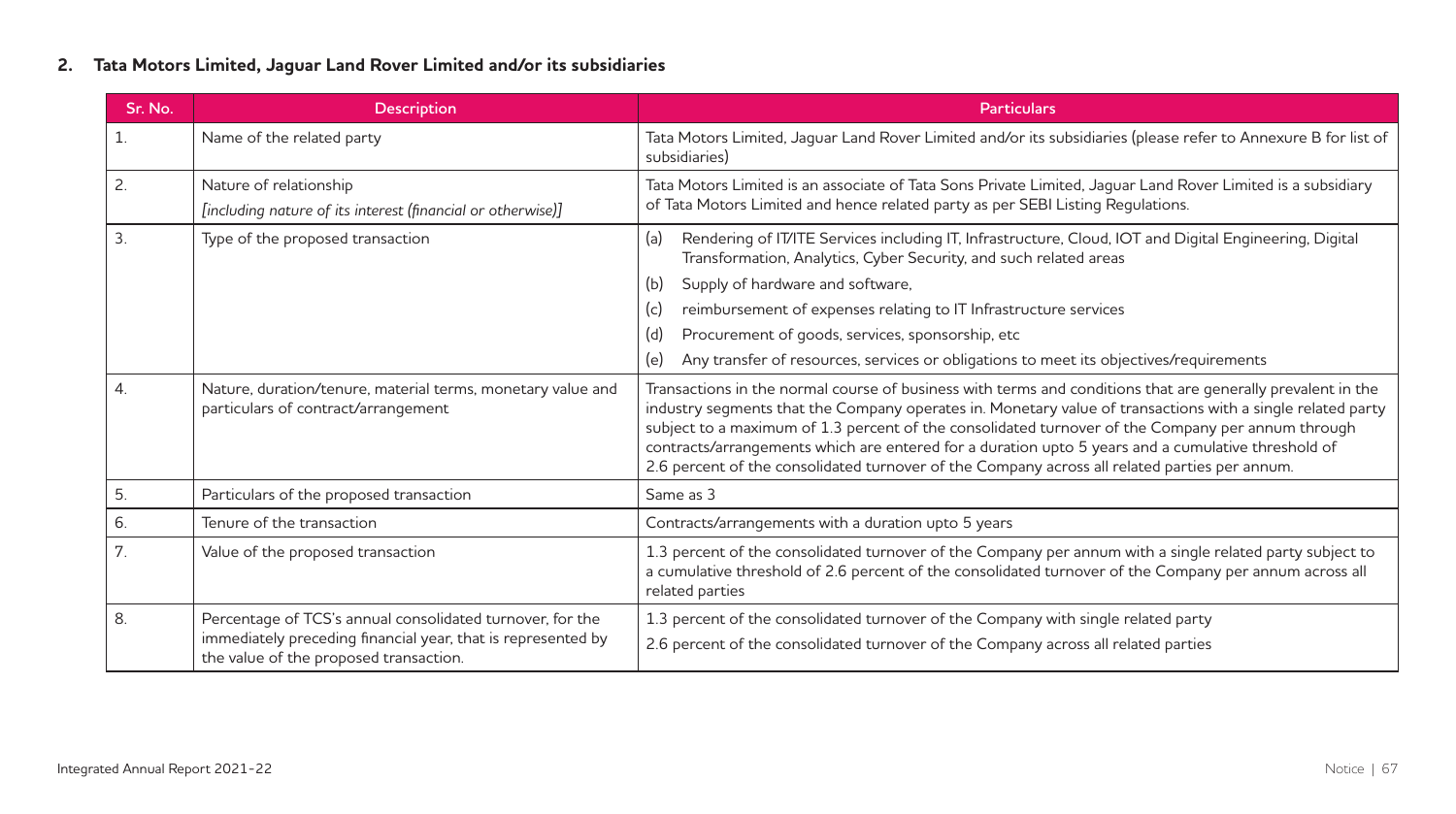| Sr. No.      | <b>Description</b>                                                                                                                                                                                                                  | <b>Particulars</b>                                                                                                                                                                                                                                                                                                                                                                                                                                                                                                                                                                                   |
|--------------|-------------------------------------------------------------------------------------------------------------------------------------------------------------------------------------------------------------------------------------|------------------------------------------------------------------------------------------------------------------------------------------------------------------------------------------------------------------------------------------------------------------------------------------------------------------------------------------------------------------------------------------------------------------------------------------------------------------------------------------------------------------------------------------------------------------------------------------------------|
| 9.           | Benefits of the proposed transaction                                                                                                                                                                                                | The Company, being a globally recognised provider of IT services participates in the digitisation initiatives of<br>entities within Tata group and partners in respective entities' growth and transformation journeys. During<br>the course of rendering such services, the Company also leverages niche skills, capabilities and resources of<br>entities within the group. These transactions aim at providing enhanced level of user experience to the<br>end-consumers of Tata group and provide the entities within the group cutting edge technologies to<br>sustain and grow their business. |
| 10.          | Details of the valuation report or external party report (if any)<br>enclosed with the Notice                                                                                                                                       | Company's governance policies with respect to negotiation with third parties are followed for all contracts/<br>arrangements with related party as defined under SEBI Listing Regulations. These contracts/arrangements<br>are approved by the Audit Committee on quarterly basis                                                                                                                                                                                                                                                                                                                    |
| 11.          | Name of the Director or Key Managerial Personnel, who is<br>related                                                                                                                                                                 | N Chandrasekaran, N Ganapathy Subramaniam, Hanne Sorensen and O P Bhatt                                                                                                                                                                                                                                                                                                                                                                                                                                                                                                                              |
| 12.          | Following additional disclosures to be made in case loans, inter-corporate deposits, advances or investments made or given                                                                                                          |                                                                                                                                                                                                                                                                                                                                                                                                                                                                                                                                                                                                      |
| А            | Source of funds                                                                                                                                                                                                                     | <b>NA</b>                                                                                                                                                                                                                                                                                                                                                                                                                                                                                                                                                                                            |
| B            | In case any financial indebtedness is incurred to make or give<br>loans, intercorporate deposits, advances or investment:<br>Nature of indebtedness<br>cost of funds and<br>$\bullet$<br>tenure of the indebtedness                 | <b>NA</b>                                                                                                                                                                                                                                                                                                                                                                                                                                                                                                                                                                                            |
| $\mathsf{C}$ | Terms of the loan, inter-corporate deposits, advances or<br>investment made or given<br>(including covenants, tenure, interest rate and repayment<br>schedule, whether secured or unsecured; if secured, the nature<br>of security) | <b>NA</b>                                                                                                                                                                                                                                                                                                                                                                                                                                                                                                                                                                                            |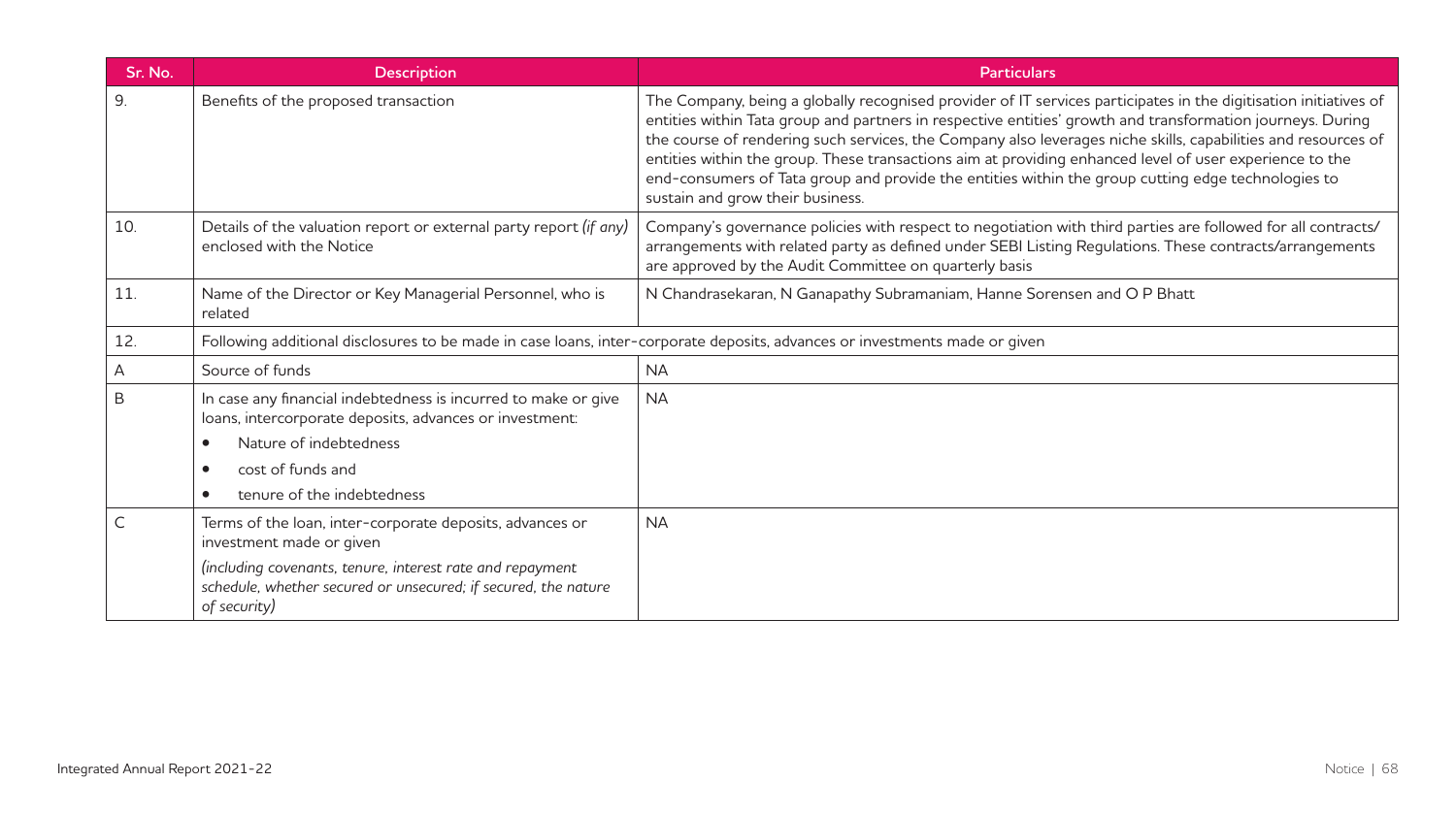## **3. Subsidiaries of the Company (other than wholly owned subsidiaries)**

| Sr. No. | <b>Description</b>                                                                                                                                                                                      | <b>Particulars</b>                                                                                                                                                                                                                                                                                                                                                                                                                                                                                                                    |
|---------|---------------------------------------------------------------------------------------------------------------------------------------------------------------------------------------------------------|---------------------------------------------------------------------------------------------------------------------------------------------------------------------------------------------------------------------------------------------------------------------------------------------------------------------------------------------------------------------------------------------------------------------------------------------------------------------------------------------------------------------------------------|
| 1.      | Name of the related party                                                                                                                                                                               | Subsidiaries of the Company (other than wholly owned subsidiaries) (please refer to Annexure B for list of subsidiaries)                                                                                                                                                                                                                                                                                                                                                                                                              |
| 2.      | Nature of relationship                                                                                                                                                                                  | Subsidiaries of the Company which are covered under Section 2(76) of Companies Act, 2013                                                                                                                                                                                                                                                                                                                                                                                                                                              |
|         | [including nature of its interest (financial or otherwise)]                                                                                                                                             |                                                                                                                                                                                                                                                                                                                                                                                                                                                                                                                                       |
| 3.      | Type of the proposed transaction                                                                                                                                                                        | Rendering of IT/ITE Services including IT, Infrastructure, Cloud, IOT and Digital Engineering, Digital Transformation,<br>(a)<br>Analytics, Cyber Security, and such related areas                                                                                                                                                                                                                                                                                                                                                    |
|         |                                                                                                                                                                                                         | Supply of hardware and software,<br>(b)                                                                                                                                                                                                                                                                                                                                                                                                                                                                                               |
|         |                                                                                                                                                                                                         | reimbursement of expenses relating to IT Infrastructure services<br>(c)                                                                                                                                                                                                                                                                                                                                                                                                                                                               |
|         |                                                                                                                                                                                                         | Procurement of goods, services, sponsorship, etc.<br>(d)                                                                                                                                                                                                                                                                                                                                                                                                                                                                              |
|         |                                                                                                                                                                                                         | Leasing of property<br>(e)                                                                                                                                                                                                                                                                                                                                                                                                                                                                                                            |
|         |                                                                                                                                                                                                         | Any transfer of resources, services or obligations to meet its objectives/requirements<br>(f)                                                                                                                                                                                                                                                                                                                                                                                                                                         |
| 4.      | Nature, duration/tenure, material terms, monetary<br>value and particulars of contract/arrangement                                                                                                      | Transactions in the normal course of business with terms and conditions that are generally prevalent in the industry<br>segments that the Company operates in. Monetary value of transactions with a single related party subject to a<br>maximum of 1.3 percent of the consolidated turnover of the Company per annum through contracts/arrangements<br>which are entered for a duration upto 5 years and a cumulative threshold of 2.6 percent of the consolidated turnover<br>of the Company across all related parties per annum. |
| 5.      | Particulars of the proposed transaction                                                                                                                                                                 | Same as 3                                                                                                                                                                                                                                                                                                                                                                                                                                                                                                                             |
| 6.      | Tenure of the transaction                                                                                                                                                                               | Contracts/arrangements with a duration upto 5 years                                                                                                                                                                                                                                                                                                                                                                                                                                                                                   |
| 7.      | Value of the proposed transaction                                                                                                                                                                       | 1.3 percent of the consolidated turnover of the Company per annum with a single related party subject to a cumulative<br>threshold of 2.6 percent of the consolidated turnover of the Company per annum across all related parties                                                                                                                                                                                                                                                                                                    |
| 8.      | Percentage of TCS's annual consolidated turnover,<br>for the immediately preceding financial year,<br>that is represented by the value of the proposed<br>transaction.                                  | 2.6 percent of the annual consolidated turnover of the Company and upto 50 percent of respective subsidiary turnover                                                                                                                                                                                                                                                                                                                                                                                                                  |
|         | (and for a related party transaction involving a<br>subsidiary, such percentage calculated on the basis of<br>the subsidiary's annual turnover on a standalone basis<br>shall be additionally provided) |                                                                                                                                                                                                                                                                                                                                                                                                                                                                                                                                       |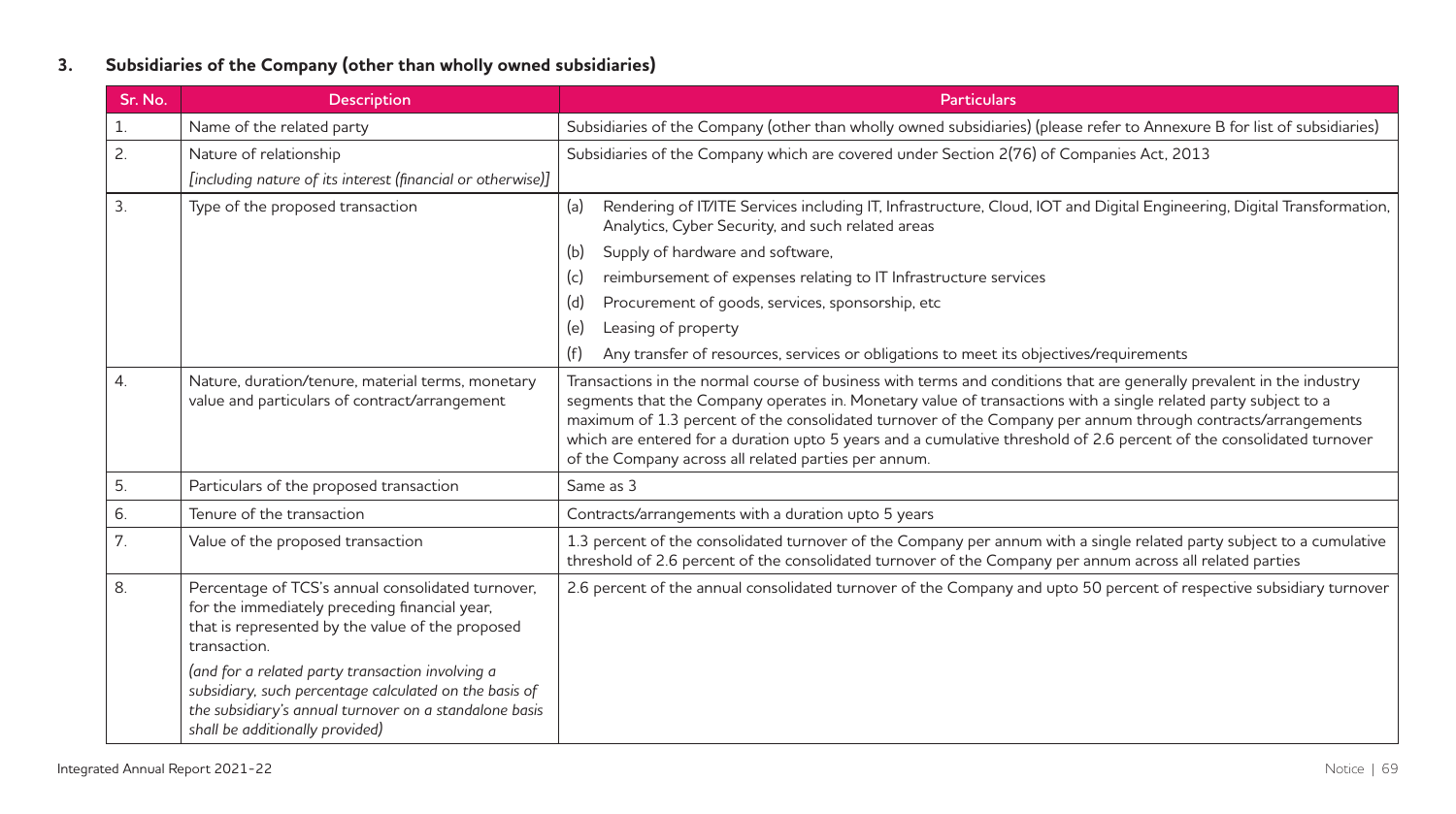| Sr. No. | <b>Description</b>                                                                                                                          | <b>Particulars</b>                                                                                                                                                                                                                                                                                                                                                       |
|---------|---------------------------------------------------------------------------------------------------------------------------------------------|--------------------------------------------------------------------------------------------------------------------------------------------------------------------------------------------------------------------------------------------------------------------------------------------------------------------------------------------------------------------------|
| 9.      | Benefits of the proposed transaction                                                                                                        | As per global network delivery model of TCS, the subsidiaries operating in respective countries enters into the<br>contracts from customers and outsource the service delivery to the parent company TCS. Solutions framework along<br>with trained domain experts of TCS ensure delivery of high quality and certainty to the end customers at respective<br>countries. |
| 10.     | Details of the valuation report or external party<br>report (if any) enclosed with the Notice                                               | All contracts with related party defined as per Section 2(76) of the Act are reviewed for arm's length testing by<br>the Compliance team and Statutory Auditors                                                                                                                                                                                                          |
| 11.     | Name of the Director or Key Managerial Personnel,<br>who is related                                                                         | Person/s holding position of Chief Executive Officer and Managing Director and/or Executive Director and/or Chief<br>Operating Officer                                                                                                                                                                                                                                   |
| 12.     |                                                                                                                                             | Following additional disclosures to be made in case loans, inter-corporate deposits, advances or investments made or given                                                                                                                                                                                                                                               |
| A       | Source of funds                                                                                                                             | <b>NA</b>                                                                                                                                                                                                                                                                                                                                                                |
| B       | In case any financial indebtedness is incurred<br>to make or give loans, intercorporate deposits,<br>advances or investment:                | <b>NA</b>                                                                                                                                                                                                                                                                                                                                                                |
|         | Nature of indebtedness                                                                                                                      |                                                                                                                                                                                                                                                                                                                                                                          |
|         | cost of funds and                                                                                                                           |                                                                                                                                                                                                                                                                                                                                                                          |
|         | tenure of the indebtedness<br>$\bullet$                                                                                                     |                                                                                                                                                                                                                                                                                                                                                                          |
| C       | Terms of the loan, inter-corporate deposits,<br>advances or investment made or given                                                        | <b>NA</b>                                                                                                                                                                                                                                                                                                                                                                |
|         | (including covenants, tenure, interest rate and<br>repayment schedule, whether secured or unsecured; if<br>secured, the nature of security) |                                                                                                                                                                                                                                                                                                                                                                          |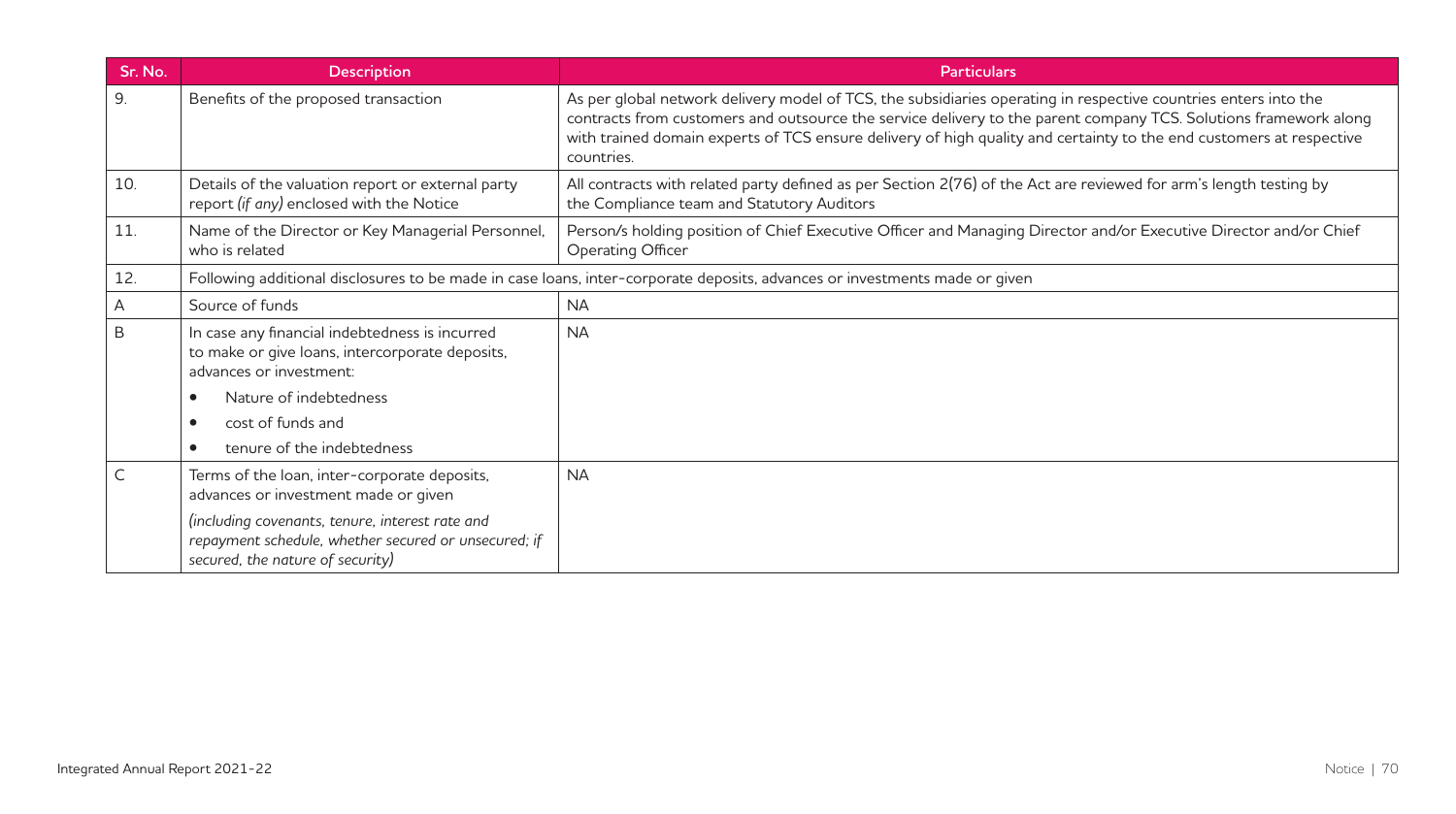None of the Directors or Key Managerial Personnel of the Company or its respective relatives, other than as mentioned above, is concerned or interested, in the resolution.

The said transaction(s)/contract(s)/arrangement(s) have been recommended by the Audit Committee and Board of Directors of the Company for consideration and approval by the Members.

It is pertinent to note that no related party shall vote to approve this Resolution whether the entity is a related party to the particular transaction or not.

### **Item No. 6**

As per the provisions of Section 94 of the Act, approval of the Members by way of a special resolution is required for the Company to have its

Register and Index of Members, the Register and Index of Debentureholders, if any, copies of all Annual Returns prepared under Section 92 of the Act, together with the copies of the certificates and documents required to be annexed thereto, to be kept at a place other than the Company's Registered Office, but within the same city, town or village where the Registered Office of the Company is situated.

The Members of the Company at its twelfth Annual General Meeting held on June 29, 2007, had approved the Register of Members and other returns/documents, etc. to be kept at the premises of TSR Consultants Private Limited ("TCPL") (formerly known as TSR Darashaw Consultants Private Limited), the Registrar and Transfer Agent ("RTA") of the Company at 6-10 Haji Moosa Patrawala

Industrial Estate, 20, Dr. E. Moses Road, Mahalaxmi, Mumbai-400 011.

Owing to the shifting of the registered office of TCPL, approval of the Members is sought by way of a Special Resolution for keeping the aforesaid documents at the Office of the Company's Registrar and Share Transfer Agents and/or at the other places mentioned in the Resolution.

The Board recommends the resolution as set out at Item No. 6 of the accompanying Notice for the approval of the Members of the Company by way of a Special Resolution.

None of the Directors or Key Managerial Personnel of the Company or their relatives is, in any way, concerned or interested, in the Resolution set out at Item No. 6 of the Notice.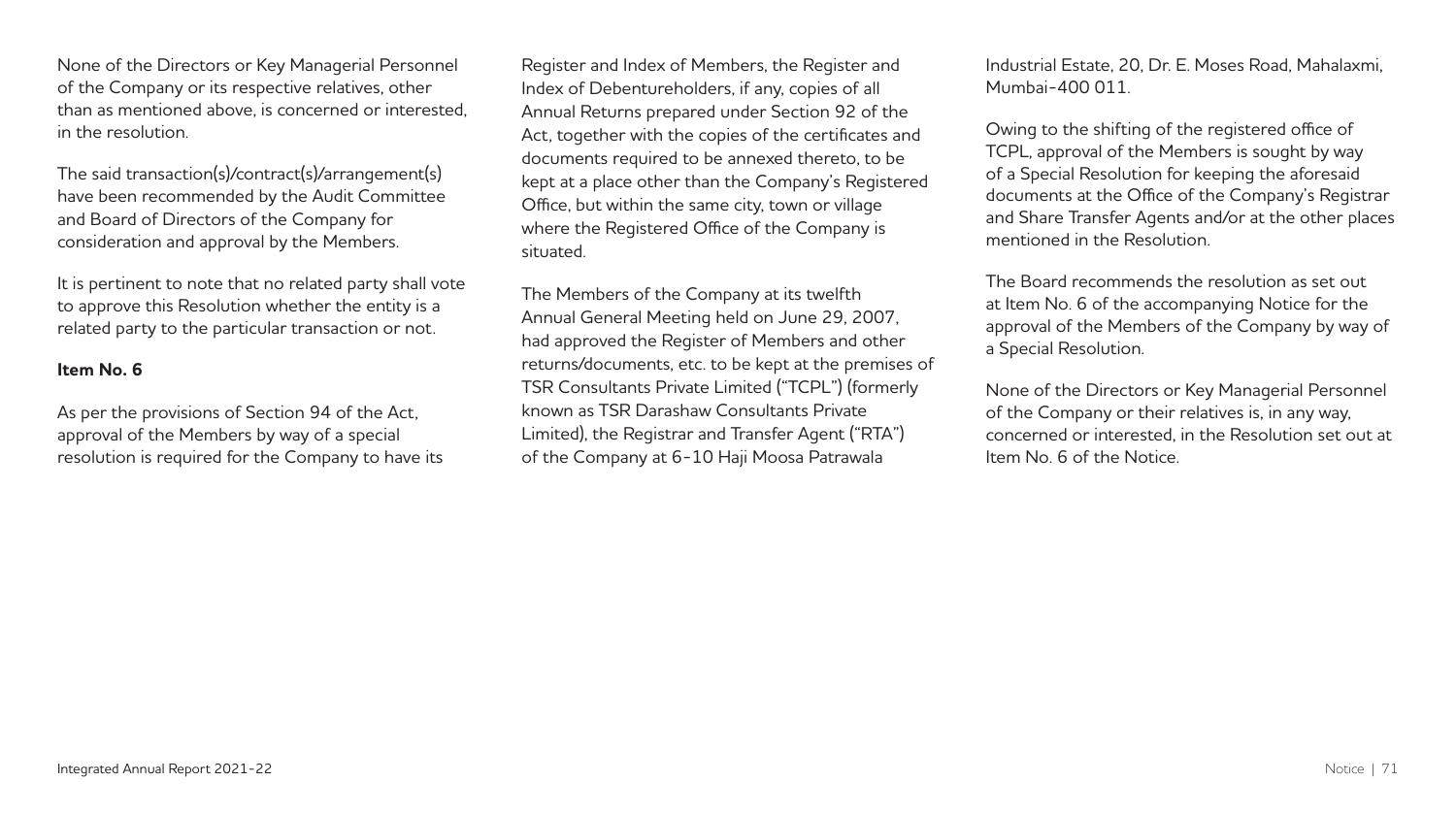### **Details of Directors seeking re-appointment at the Annual General Meeting**

| <b>Particulars</b>                                         | N Ganapathy Subramaniam                   |
|------------------------------------------------------------|-------------------------------------------|
| <b>DIN</b>                                                 | 07006215                                  |
| Date of Birth and Age                                      | May 20, 1959 (62 years)                   |
| <b>Date of Appointment</b>                                 | February 21, 2017                         |
| Qualifications                                             | Master's Degree in Mathematics            |
| Expertise in specific functional areas                     | Wide experience in Information Technology |
| Directorships held in other companies                      | Tata Elxsi Limited                        |
|                                                            | <b>TCS Foundation</b>                     |
|                                                            | <b>Tata Communications Limited</b>        |
|                                                            | Tejas Networks Limited                    |
| Memberships/Chairmanships of committees of other companies | Tata Elxsi Limited                        |
|                                                            | Nomination and Remuneration Committee     |
|                                                            | Executive Committee*                      |
|                                                            | <b>Risk Management Committee</b>          |
| Number of Equity Shares held in the Company                | 197,760 Equity Shares                     |

\*Chairman

For other details such as number of meetings of the board attended during the year, remuneration drawn and relationship with other directors and key managerial personnel, in respect of the above Director, please refer to the corporate governance report which is a part of this report.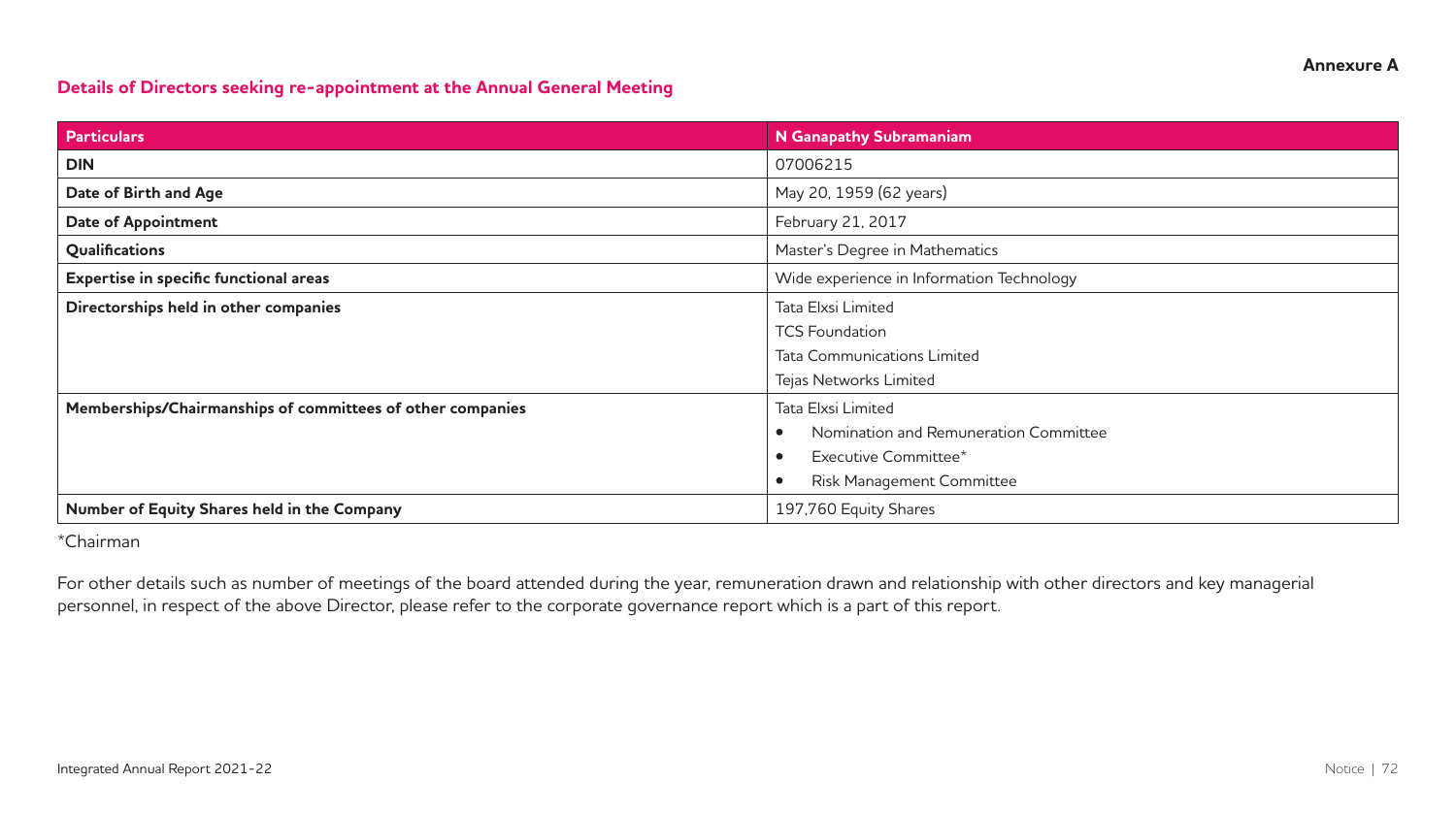# **Annexure B**

# **List of subsidiaries of Tata Sons Private Limited as on March 31, 2022 (Excluding Tata Consultancy Services Limited and its Subsidiaries)**

| Sr.<br>No.     | <b>Name</b>                                                                       |
|----------------|-----------------------------------------------------------------------------------|
| 1              | Ewart Investments Limited                                                         |
| $\mathcal{P}$  | <b>Tata Limited</b>                                                               |
| 3              | Tata AIA Life Insurance Company Limited                                           |
| $\overline{4}$ | Tata AIG General Insurance Company Limited                                        |
| 5              | Indian Rotorcraft Limited                                                         |
| 6              | Panatone Finvest Limited                                                          |
| 7              | Akashastha Technologies Private Limited                                           |
| 8              | Tejas Networks Limited                                                            |
| 9              | Tejas Communication Pte Limited                                                   |
| 10             | Tejas Communications (Nigeria) Limited                                            |
| 11             | <b>TS Investments Limited</b>                                                     |
| 12             | Tata SIA Airlines Limited                                                         |
| 13             | Tata Incorporated                                                                 |
| 14             | Tata Investment Corporation Limited                                               |
| 15             | Simto Investment Company Limited                                                  |
| 16             | Tata Asset Management Private Limited (formerly Tata Asset<br>Management Limited) |
| 17             | Tata Asset Management (Mauritius) Private Limited                                 |
| 18             | Tata Pension Management Limited                                                   |
| 19             | Tata Consulting Engineers Limited                                                 |
| 20             | <b>Ecofirst Services Limited</b>                                                  |

| Sr.<br>No. | <b>Name</b>                                       |
|------------|---------------------------------------------------|
| 21         | <b>TCE QSTP-LLC</b>                               |
| 22         | Tata Engineering Consultants Saudi Arabia Company |
| 23         | Tata International AG, Zug                        |
| 24         | TRIF Investment Management Limited                |
| 25         | Tata Advanced Systems Limited                     |
| 26         | Aurora Integrated Systems Private Limited         |
| 27         | Nova Integrated Systems Limited                   |
| 28         | <b>TASL Aerostructures Private Limited</b>        |
| 29         | Tata Capital Limited                              |
| 30         | Tata Capital Advisors Pte. Limited                |
| 31         | Tata Capital Financial Services Limited           |
| 32         | Tata Capital General Partners LLP                 |
| 33         | Tata Capital Growth Fund I                        |
| 34         | Tata Capital Healthcare General Partners LLP      |
| 35         | Tata Capital Housing Finance Limited              |
| 36         | Tata Capital Plc                                  |
| 37         | Tata Capital Pte. Limited                         |
| 38         | Tata Cleantech Capital Limited                    |
| 39         | Tata Opportunities General Partners LLP           |
| 40         | <b>Tata Securities Limited</b>                    |
| 41         | Tata Capital Special Situation Fund               |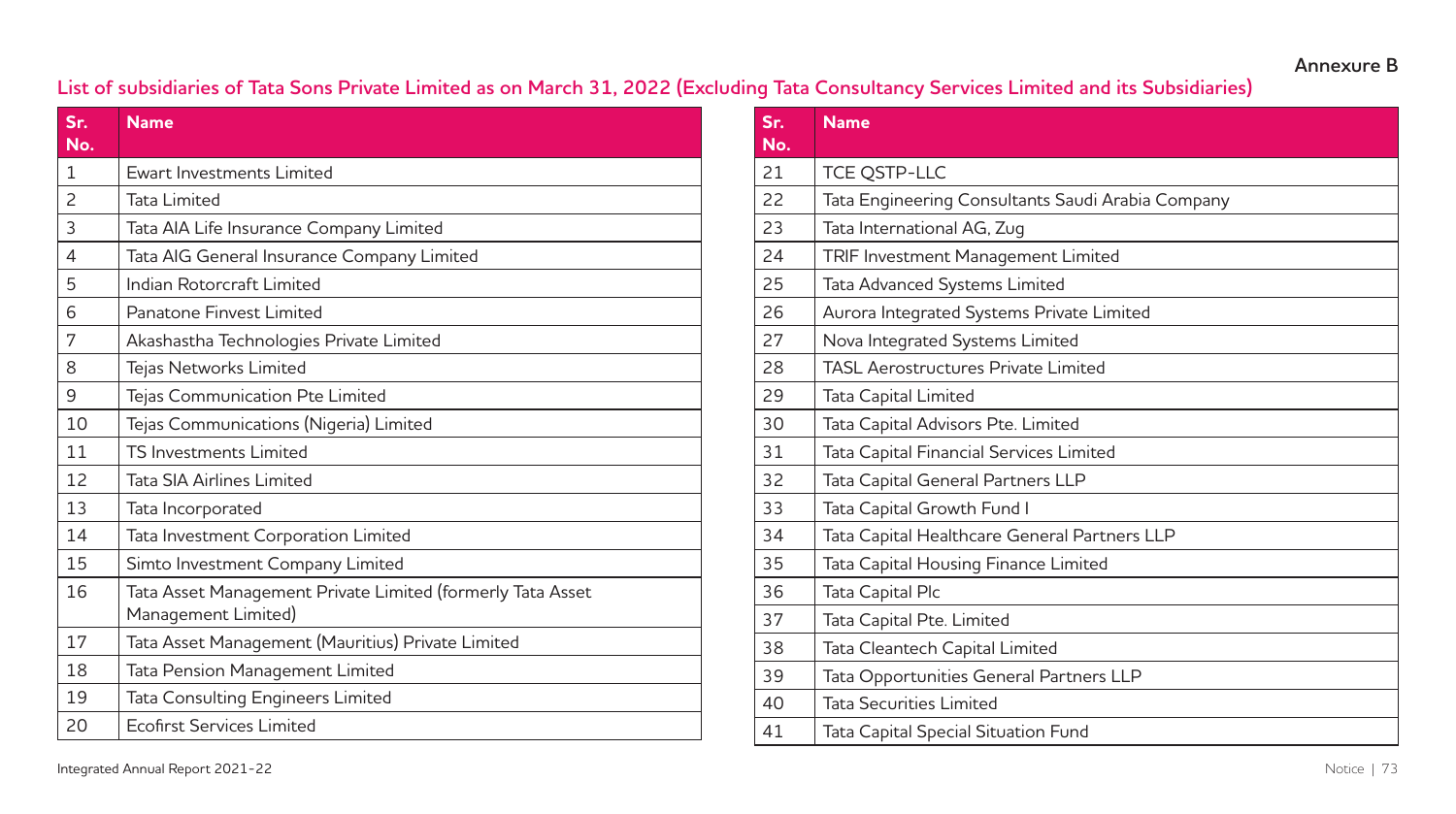| Sr.<br>No. | <b>Name</b>                                                                                                         |
|------------|---------------------------------------------------------------------------------------------------------------------|
| 42         | Tata Capital Healthcare Fund I                                                                                      |
| 43         | Tata Capital Innovations Fund                                                                                       |
| 44         | Tata Capital Growth Fund II                                                                                         |
| 45         | <b>TCL Employee Welfare Trust</b>                                                                                   |
| 46         | Tata Capital Growth II General Partners LLP                                                                         |
| 47         | Tata Capital Healthcare Fund II                                                                                     |
| 48         | Tata Capital Healthcare II General Partners LLP                                                                     |
| 49         | Tata Housing Development Company Limited                                                                            |
| 50         | Apex Realty Private Limited                                                                                         |
| 51         | Concept Developers & Leasing Limited (formerly Concept Marketing and<br>Advertising Limited)                        |
| 52         | <b>HL Promoters Private Limited</b>                                                                                 |
| 53         | <b>HLT Residency Private Limited</b>                                                                                |
| 54         | Kolkata-One Excelton Private Limited                                                                                |
| 55         | Kriday Realty Private Limited                                                                                       |
| 56         | Sector 113 Gatevida Developers Private Limited (formerly Lemon Tree<br>Land & Developers Private Limited)           |
| 57         | One-Colombo Project (Private) Limited                                                                               |
| 58         | Promont Hillside Private Limited                                                                                    |
| 59         | Promont Hilltop Private Limited                                                                                     |
| 60         | Smart Value Homes (Boisar) Private Limited (formerly Niyati Sales Private<br>Limited)                               |
| 61         | Smart Value Homes (Peenya Project) Private Limited (formerly Smart<br>Value Homes (Boisar Project) Private Limited) |

| $S_{\Gamma}$ .<br>No. | <b>Name</b>                                                                                         |
|-----------------------|-----------------------------------------------------------------------------------------------------|
| 62                    | Tata Value Homes Limited (formerly Smart Value Homes Limited)                                       |
| 63                    | THDC Management Services Limited (formerly THDC Facility<br>Management Limited)                     |
| 64                    | World-One (Sri Lanka) Projects Pte. Limited                                                         |
| 65                    | World-One Development Company Pte. Limited                                                          |
| 66                    | Synergizers Sustainable Foundation                                                                  |
| 67                    | Smart Value Homes (New Project) LLP                                                                 |
| 68                    | One Bangalore Luxury Projects LLP                                                                   |
| 69                    | Ardent Properties Private Limited                                                                   |
| 70                    | Princeton Infrastructure Private Limited                                                            |
| 71                    | Land kart Builders Private Limited                                                                  |
| 72                    | Tata Realty and Infrastructure Limited                                                              |
| 73                    | Acme Living Solutions Private Limited                                                               |
| 74                    | Arrow Infraestate Private Limited                                                                   |
| 75                    | Gurgaon Construct Well Private Limited                                                              |
| 76                    | Gurgaon Realtech Limited                                                                            |
| 77                    | <b>HV Farms Private Limited</b>                                                                     |
| 78                    | TRIF Gurgaon Housing Projects Private Limited                                                       |
| 79                    | Wellkept Facility Mangement Services Private Limited (formerly TRIL<br>Hospitality Private Limited) |
| 80                    | <b>TRIL Roads Private Limited</b>                                                                   |
| 81                    | TRIL Urban Transport Private Limited                                                                |
| 82                    | TRIL Infopark Limited                                                                               |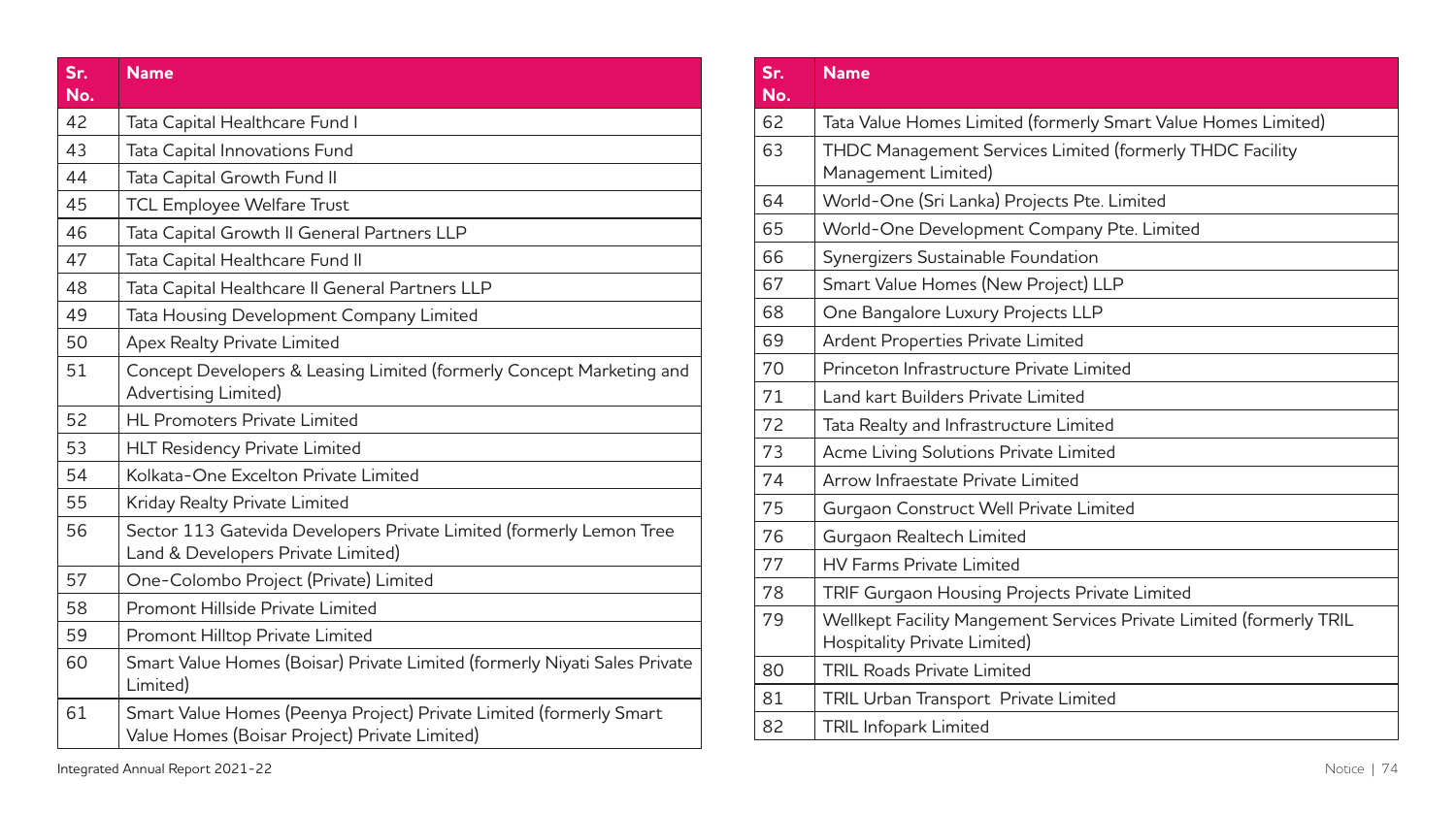| Sr.<br>No. | <b>Name</b>                                                                                             |
|------------|---------------------------------------------------------------------------------------------------------|
| 83         | Hampi Expressways Private Limited                                                                       |
| 84         | Dharamshala Ropeway Limited                                                                             |
| 85         | International Infrabuild Private Limited                                                                |
| 86         | Uchit Expressways Private Limited                                                                       |
| 87         | Durg Shivnath Expressways Private Limited (formerly SMS Shivnath<br>Infrastructure Private Limited)     |
| 88         | Matheran Rope-Way Private Limited                                                                       |
| 89         | MIA Infrastructure Private Limited                                                                      |
| 90         | TRIL Bengaluru Real Estate One Private Limited                                                          |
| 91         | TRIL Bengaluru Consultants Private Limited (formerly TRIL Bengaluru<br>Real Estate Two Private Limited) |
| 92         | TRIL Bengaluru Real Estate Three Private Limited                                                        |
| 93         | TRIL IT4 Private Limited (formerly Albrecht Builder Private Limited)                                    |
| 94         | Infopark Properties Limited                                                                             |
| 95         | Tata Trustee Company Private Limited (formerly Tata Trustee Company<br>Limited)                         |
| 96         | Tata Play Limited (formerly Tata Sky Limited)                                                           |
| 97         | Actve Digital Services Private Limited                                                                  |
| 98         | Tata Sky Broadband Private Limited (formerly Quickest Broadband<br>Private Limited)                     |
| 99         | <b>TSBB Voice Private Limited</b>                                                                       |
| 100        | Niskalp Infrastructure Services Limited (formerly Niskalp Energy Limited)                               |
| 101        | India Emerging Companies Investment Limited                                                             |

| Sr.<br>No. | <b>Name</b>                                                 |
|------------|-------------------------------------------------------------|
| 102        | Inshaallah Investments Limited                              |
| 103        | Tata Industries Limited                                     |
| 104        | Qubit Investments Pte. Limited                              |
| 105        | Flisom-AG                                                   |
| 106        | 915 Labs Inc (formerly 915 Labs LLC)                        |
| 107        | Flisom Hungary Kft                                          |
| 108        | Tata Autocomp Systems Limited                               |
| 109        | Automotive Stampings and Assemblies Limited                 |
| 110        | Nanjing Tata Autocomp Systems Limited                       |
| 111        | TACO Engineering Services GmbH                              |
| 112        | Changshu Tata AutoComp Systems Limited                      |
| 113        | Tata Toyo Radiator Limited                                  |
| 114        | <b>TACO Sasken Automotive Electronics Limited</b>           |
| 115        | Ryhpez Holding (Sweden) AB                                  |
| 116        | TitanX Holding AB                                           |
| 117        | TitanX Engine Cooling Inc.                                  |
| 118        | TitanX Engine Cooling Kunshan Co. Ltd.                      |
| 119        | TitanX Engine Cooling AB                                    |
| 120        | TitanX Refrigeracão de Motores LTDA                         |
| 121        | TitanX Engine Cooling, Poland                               |
| 122        | Tata AutoComp Gotion Green Energy Solutions Private Limited |
| 123        | <b>TitanX Engine Cooling SRL</b>                            |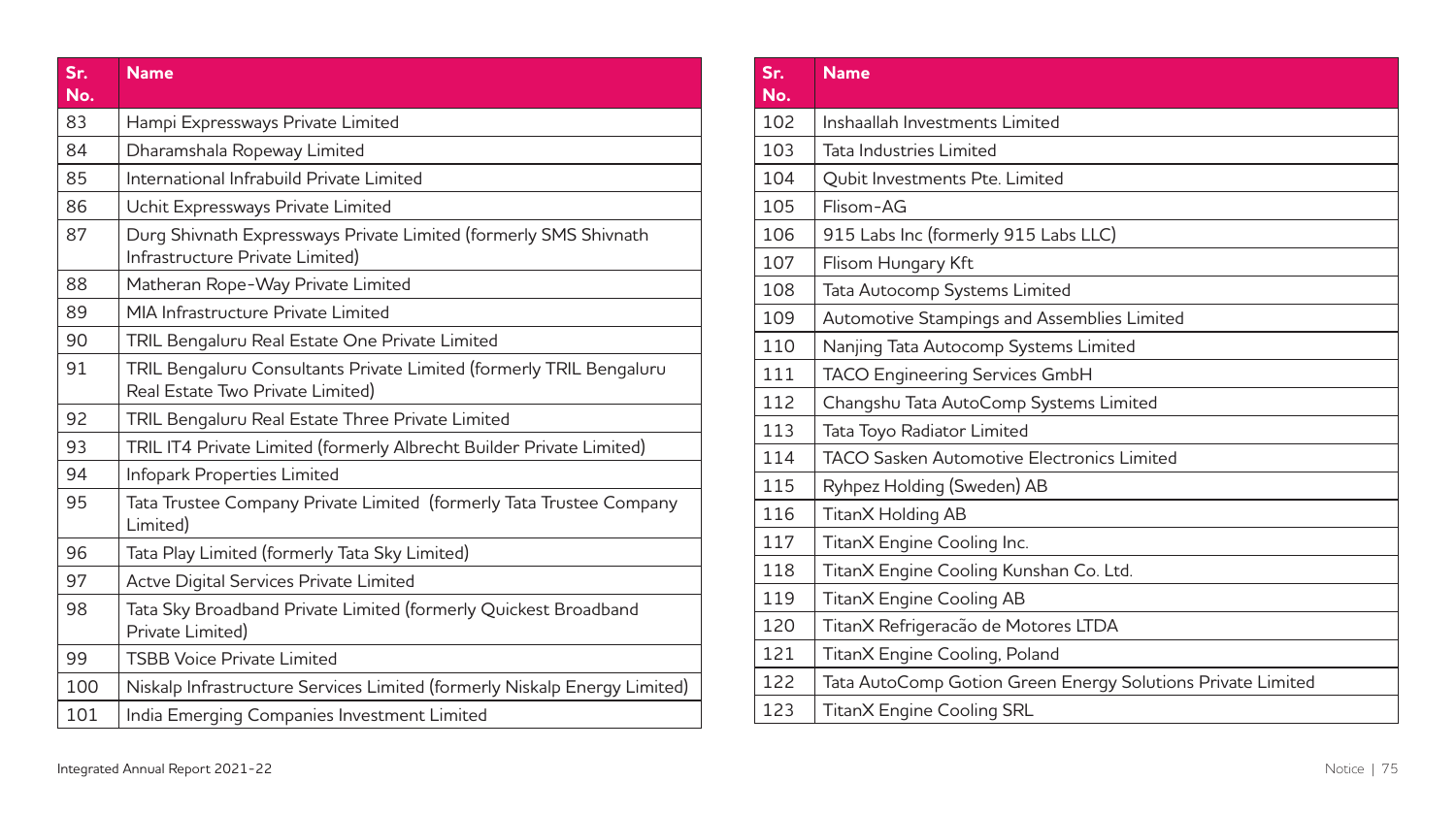| Sr.<br>No. | <b>Name</b>                                                                                                 |
|------------|-------------------------------------------------------------------------------------------------------------|
| 124        | Tata International Limited                                                                                  |
| 125        | Blackwood Hodge Zimbabwe (Private) Limited                                                                  |
| 126        | Calsea Footwear Private Limited                                                                             |
| 127        | Monroa Portugal, Comércio E Serviços, Unipessoal LDA                                                        |
| 128        | Move On Retail Spain, S.L.                                                                                  |
| 129        | Pamodzi Hotels Plc                                                                                          |
| 130        | Tata Africa (Cote D'Ivoire) SARL                                                                            |
| 131        | Tata Africa Holdings (Ghana) Limited                                                                        |
| 132        | TATA Africa Holdings (Kenya) Limited                                                                        |
| 133        | Tata Africa Holdings (SA) (Proprietary) Limited                                                             |
| 134        | Tata Africa Holdings (Tanzania) Limited                                                                     |
| 135        | Tata Africa Services (Nigeria) Limited                                                                      |
| 136        | Tata De Mocambique, Limitada                                                                                |
| 137        | Tata Holdings Mocambique Limitada                                                                           |
| 138        | Tata International Metals (Americas) Limited (formerly Tata Steel<br>International (North America) Limited) |
| 139        | Tata International Metals (Asia) Limited (formerly Tata Steel International<br>(Hongkong) Limited           |
| 140        | Tata International Metals (Guangzhou) Limited                                                               |
| 141        | Tata International Metals (UK) Limited (formerly Tata Steel International<br>(UK) Limited)                  |
| 142        | Tata International Singapore Pte Limited                                                                    |
| 143        | Tata South East Asia (Cambodia) Limited                                                                     |

| Sr.<br>No. | <b>Name</b>                                                                           |
|------------|---------------------------------------------------------------------------------------|
| 144        | Tata Uganda Limited                                                                   |
| 145        | Tata West Asia FZE                                                                    |
| 146        | Tata Zambia Limited                                                                   |
| 147        | Tata Zimbabwe (Private) Limited (dormant)                                             |
| 148        | TIL Leather Mauritius Limited                                                         |
| 149        | Tata International West Asia DMCC                                                     |
| 150        | Motor-Hub Fast Africa Limited                                                         |
| 151        | Tata International Vietnam Company Limited                                            |
| 152        | Tata International Unitech (Senegal) SARL (formerly Tata Africa (Senegal)<br>S.A.R.L. |
| 153        | Tata International Canada Limited                                                     |
| 154        | Newshelf 1369 Pty Ltd                                                                 |
| 155        | Alliance Finance Corporation Limited                                                  |
| 156        | <b>AFCL Ghana Limited</b>                                                             |
| 157        | <b>AFCL Premium Services Ltd.</b>                                                     |
| 158        | AFCL Zambia Limited                                                                   |
| 159        | Alliance Leasing Limited                                                              |
| 160        | Stryder Cycle Private Limited                                                         |
| 161        | AFCL RSA (Pty) Limited                                                                |
| 162        | TISPL Trading Company Limited (formerly Tata International Myanmar<br>Limited)        |
| 163        | Société Financière Décentralisé Alliance Finance Corporation Senegal                  |
| 164        | Tata International DLT Private Limited                                                |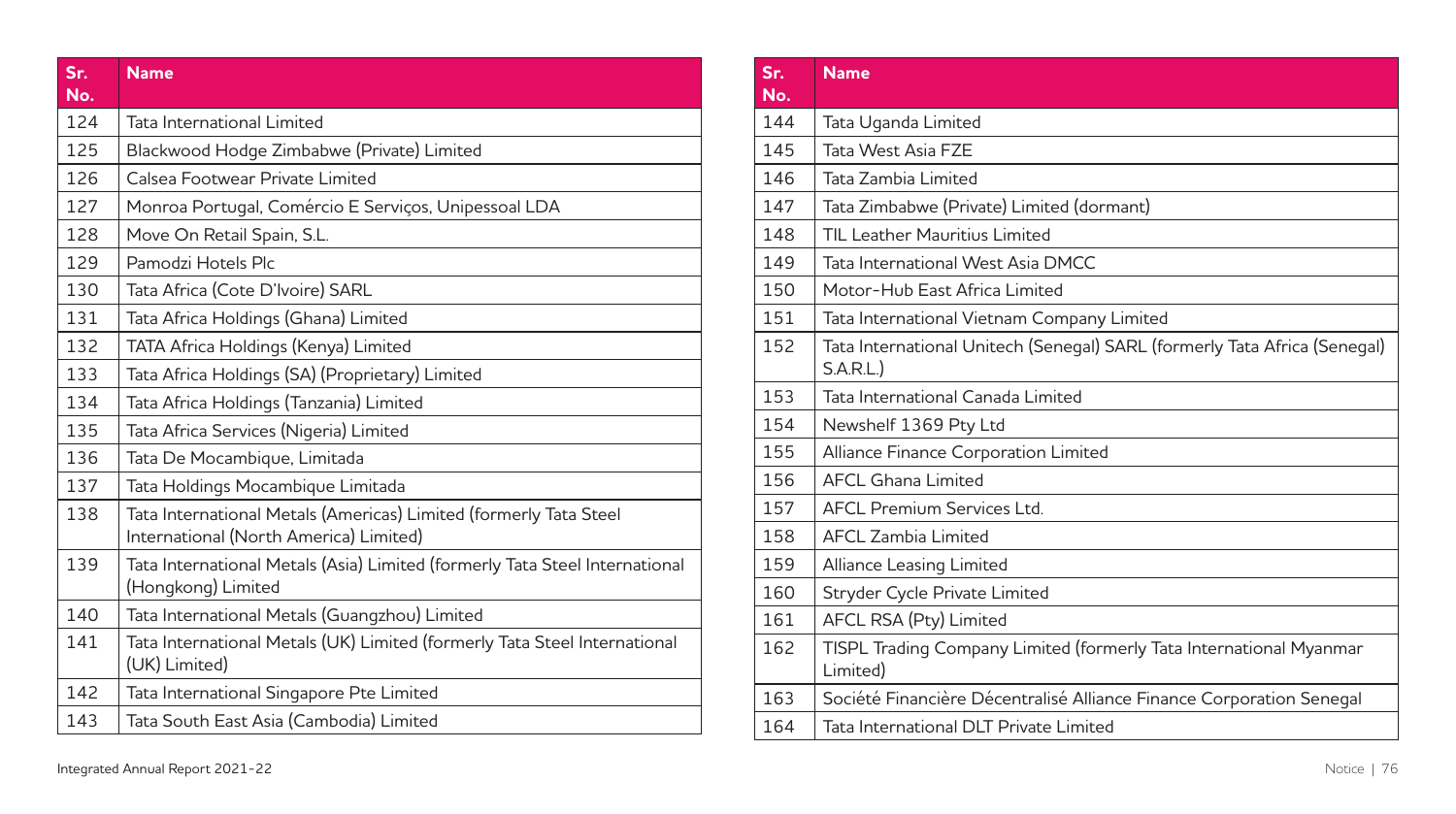| Sr.<br>No. | <b>Name</b>                                                                              |
|------------|------------------------------------------------------------------------------------------|
| 165        | Taj Air Limited                                                                          |
| 166        | Impetis Biosciences Limited                                                              |
| 167        | Tata Teleservices Limited                                                                |
| 168        | Tata Tele NXTGEN Solutions Limited (formerly MMP Mobi Wallet<br>Payment Systems Limited) |
| 169        | NVS Technologies Limited                                                                 |
| 170        | TTL Mobile Private Limited (formerly Virgin Mobile (India) Private<br>Limited)           |
| 171        | Tata Teleservices (Maharashtra) Limited                                                  |
| 172        | AirAsia (India) Limited                                                                  |
| 173        | Tata Digital Private Limited (formerly Tata Digital Limited)                             |
| 174        | Tata Payments Limited                                                                    |
| 175        | Supermarket Grocery Supplies Private Limited                                             |
| 176        | Innovative Retail Concepts Private Limited                                               |
| 177        | Savis Retail Private Limited                                                             |
| 178        | Delyver Retail Network Private Limited                                                   |
| 179        | Dailyninja Delivery Services Private Limited                                             |
| 180        | Tata 1mg Technologies Private Limited                                                    |
| 181        | Tata 1mg Healthcare Solutions Private Limited                                            |
| 182        | <b>LFS Healthcare Private Limited</b>                                                    |
| 183        | Infiniti Retail Limited                                                                  |
| 184        | Tata Fintech Private Limited                                                             |
| 185        | Protraviny Private Limited                                                               |

| Sr.<br>No. | <b>Name</b>                                                                                    |
|------------|------------------------------------------------------------------------------------------------|
| 186        | Tata Medical and Diagnostics Limited                                                           |
| 187        | Talace Private Limited                                                                         |
| 188        | Air India Limited                                                                              |
| 189        | Air India Express Limited                                                                      |
| 190        | Tata Electronics Private Limited (formerly TRIL Bengaluru Real Estate<br>Four Private Limited) |
| 191        | Vidiyal Residency Private Limited                                                              |
| 192        | Tata Business Hub Limited                                                                      |
| 193        | Tata Elxsi Limited                                                                             |
| 194        | Tata Communications Limited                                                                    |
| 195        | Tata Communications Transformation Services Limited                                            |
| 196        | Tata Communications Collaboration Services Private Limited                                     |
| 197        | Tata Communications Payment Solutions Limited                                                  |
| 198        | Tata Communications Lanka Limited                                                              |
| 199        | Tata Communications Services (International) Pte. Limited                                      |
| 200        | Tata Communications (Bermuda) Limited                                                          |
| 201        | Tata Communications (Netherlands) B.V.                                                         |
| 202        | Tata Communications (Hong Kong) Limited                                                        |
| 203        | <b>ITXC IP Holdings S.A.R.L.</b>                                                               |
| 204        | Tata Communications (America) Inc.                                                             |
| 205        | Tata Communications (International) Pte Limited                                                |
| 206        | Tata Communications (Canada) Limited                                                           |
| 207        | TATA COMMUNICATIONS (BELGIUM) SRL<br>(formerly Tata Communications (Belgium) S.P.R.L.)         |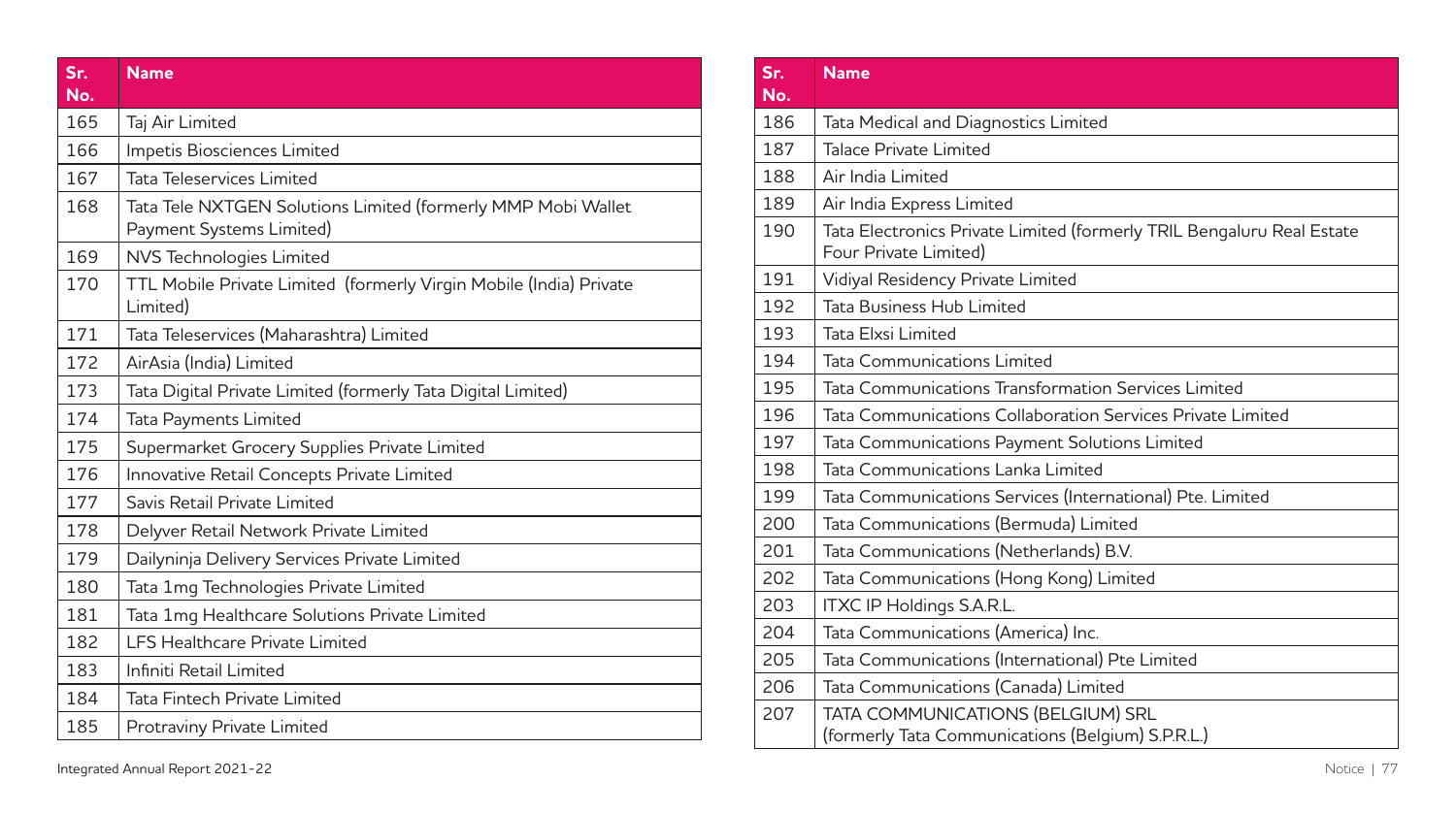| Sr.<br>No. | <b>Name</b>                                                                                  |
|------------|----------------------------------------------------------------------------------------------|
| 208        | Tata Communications (Italy) SRL                                                              |
| 209        | Tata Communications (Portugal) Unipessoal LDA                                                |
| 210        | Tata Communications (France) SAS                                                             |
| 211        | Tata Communications (Nordic) AS                                                              |
| 212        | Tata Communications (Guam) L.L.C.                                                            |
| 213        | Tata Communications (Portugal) Instalacao E Manutencao De Redes LDA                          |
| 214        | Tata Communications (Australia) Pty Limited                                                  |
| 215        | Tata Communications SVCS Pte Ltd (formerly Tata Communications<br>Services (Bermuda) Limited |
| 216        | Tata Communications (Poland) SP.Z.O.O.                                                       |
| 217        | Tata Communications (Japan) KK.                                                              |
| 218        | Tata Communications (UK) Limited                                                             |
| 219        | Tata Communications Deutschland GMBH                                                         |
| 220        | Tata Communications (Middle East) FZ-LLC                                                     |
| 221        | Tata Communications (Hungary) KFT                                                            |
| 222        | Tata Communications (Ireland) DAC                                                            |
| 223        | Tata Communications (Russia) LLC                                                             |
| 224        | Tata Communications (Switzerland) GmbH                                                       |
| 225        | Tata Communications (Sweden) AB                                                              |
| 226        | <b>TCPOP Communication GmbH</b>                                                              |
| 227        | Tata Communications (Taiwan) Limited                                                         |
| 228        | Tata Communications (Thailand) Limited                                                       |

| Sr.<br>No. | <b>Name</b>                                                                 |
|------------|-----------------------------------------------------------------------------|
| 229        | Tata Communications (Malaysia) Sdn. Bhd.                                    |
| 230        | Tata Communications Transformation Services South Africa (Pty) Ltd          |
| 231        | Tata Communications (Spain) S.L.                                            |
| 232        | Tata Communications (Beijing) Technology Limited                            |
| 233        | <b>VSNL SNOSPV Pte. Limited</b>                                             |
| 234        | Tata Communications (South Korea) Limited                                   |
| 235        | Tata Communications Transformation Services (Hungary) Kft.                  |
| 236        | Tata Communications Transformation Services Pte Limited                     |
| 237        | Tata Communications (Brazil) Participacoes Limitada                         |
| 238        | Tata Communications Transformation Services (US) Inc                        |
| 239        | Tata Communications Comunicacoes E Multimídia (Brazil) Limitada             |
| 240        | Nexus Connexion (SA) Pty Limited                                            |
| 241        | SEPCO Communications (Pty) Limited                                          |
| 242        | Tata Communications (New Zealand) Limited                                   |
| 243        | Tata Communications MOVE B.V.(formerly Teleena Holding B.V.)                |
| 244        | Tata Communications MOVE Nederland B.V. (formerly Teleena Nederland<br>B.V. |
| 245        | MuCoso B.V. (formerly Tata Communications MuCoso B.V.)                      |
| 246        | NetFoundry Inc.                                                             |
| 247        | <b>TCTS Senegal Limited</b>                                                 |
| 248        | <b>OASIS Smart SIM Europe SAS</b>                                           |
| 249        | Oasis Smart E-Sim Pte Ltd                                                   |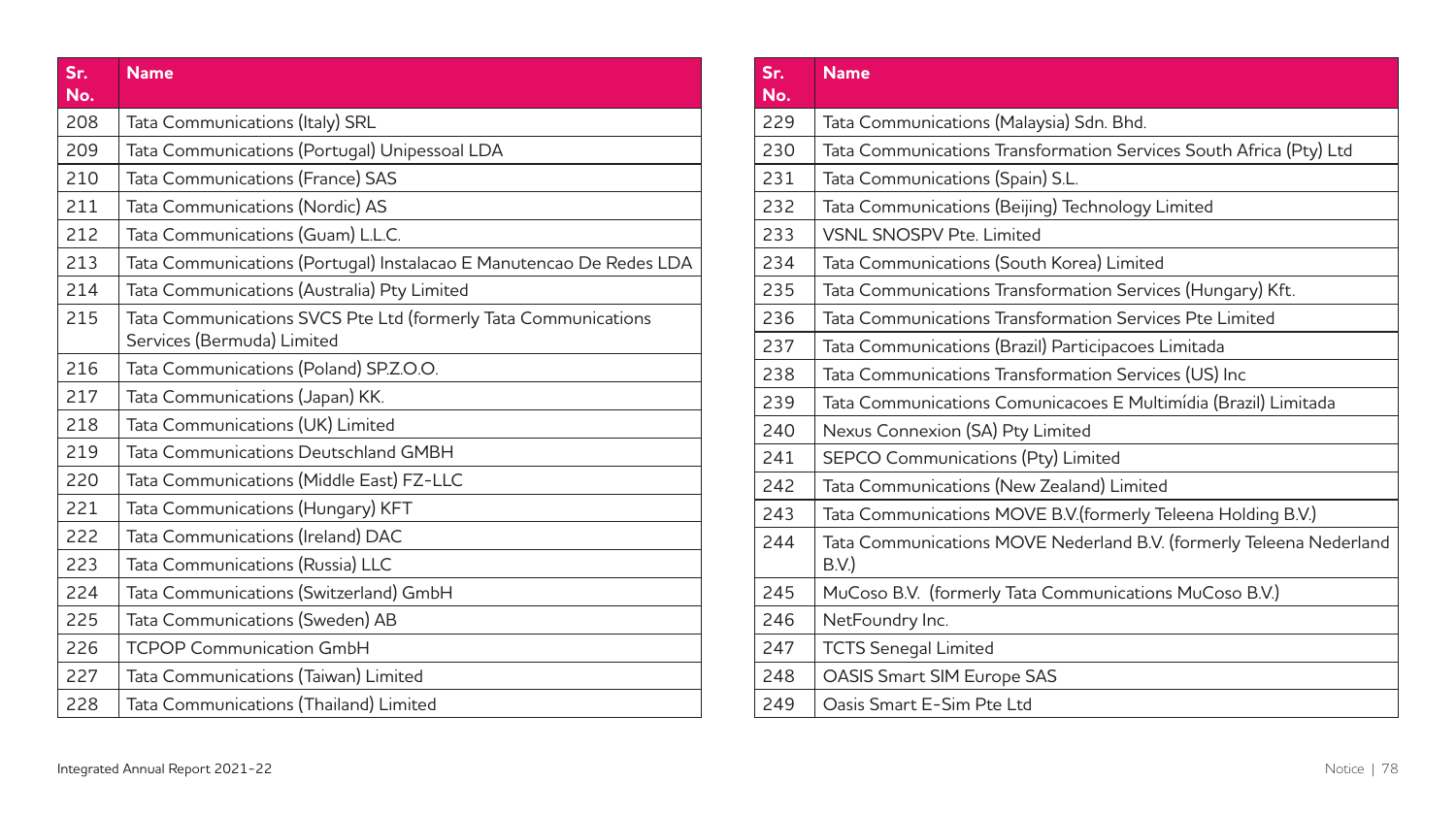| Sr.<br>No.     | <b>Name</b>                                                                                                                                  |
|----------------|----------------------------------------------------------------------------------------------------------------------------------------------|
| 1              | TML Business Services Limited (TMLBSL)                                                                                                       |
| $\overline{c}$ | Tata Motors Insurance Broking and Advisory Services Limited                                                                                  |
| 3              | Tata Hispano Motors Carrocera S.A.                                                                                                           |
| $\overline{4}$ | Tata Hispano Motors Carrocerries Maghreb SA                                                                                                  |
| 5              | <b>TMF Holdings Limited</b>                                                                                                                  |
| 6              | TML Holdings Pte. Limited                                                                                                                    |
| 7              | Brabo Robotics and Automation Limited                                                                                                        |
| 8              | Tata Precision Industries Pte. Limited                                                                                                       |
| 9              | Tata Technologies Limited                                                                                                                    |
| 10             | Tata Marcopolo Motors Limited                                                                                                                |
| 11             | JT Special Vehicles Pvt. Limited                                                                                                             |
| 12             | TML CV Mobility Solutions Limited                                                                                                            |
| 13             | Tata Passenger Electric Mobility Ltd.                                                                                                        |
| 14             | Tata Motors Passenger Vehicles Limited (Name changed from TML<br>Business Analytics Services Limited with effect from September 17,<br>2021) |
| 15             | Tata Motors European Technical Centre PLC                                                                                                    |
| 16             | Trilix Srl                                                                                                                                   |
| 17             | Tata Daewoo Commercial Vehicle Company Limited                                                                                               |
| 18             | Tata Daewoo Commercial Vehicle Sales and Distribution Company<br>Limited                                                                     |

| Sr.<br>No. | <b>Name</b>                                                    |
|------------|----------------------------------------------------------------|
| 19         | PT Tata Motors Indonesia                                       |
| 20         | PT Tata Motors Distribusi Indonesia                            |
| 21         | Jaguar Land Rover Automotive plc                               |
| 22         | Tata Motors (Thailand) Limited                                 |
| 23         | Tata Motors (SA) (Proprietary) Limited                         |
| 24         | Jaguar Land Rover Holdings Limited                             |
| 25         | Limited Liability Company "Jaguar Land Rover" (Russia)         |
| 26         | Jaguar Land Rover (China) Investment Co. Ltd.                  |
| 27         | Jaquar Land Rover Limited                                      |
| 28         | In-Car Ventures Limited                                        |
| 29         | Shanghai Jaguar Land Rover Automotive Services Company Limited |
| 30         | Jaguar Land Rover Austria GmbH                                 |
| 31         | Jaguar Land Rover Japan Limited                                |
| 32         | JLR Nominee Company Limited (dormant)                          |
| 33         | Jaguar Land Rover Deutschland GmbH                             |
| 34         | Jaquar Land Rover Classic Deutschland GmbH                     |
| 35         | Jaguar Land Rover North America LLC                            |
| 36         | Jaquar Land Rover Nederland BV                                 |
| 37         | Jaguar Land Rover Portugal-Veículos e Peças, Lda.              |
| 38         | Jaguar Land Rover Australia Pty Limited                        |
| 39         | Jaguar Land Rover Italia Spa                                   |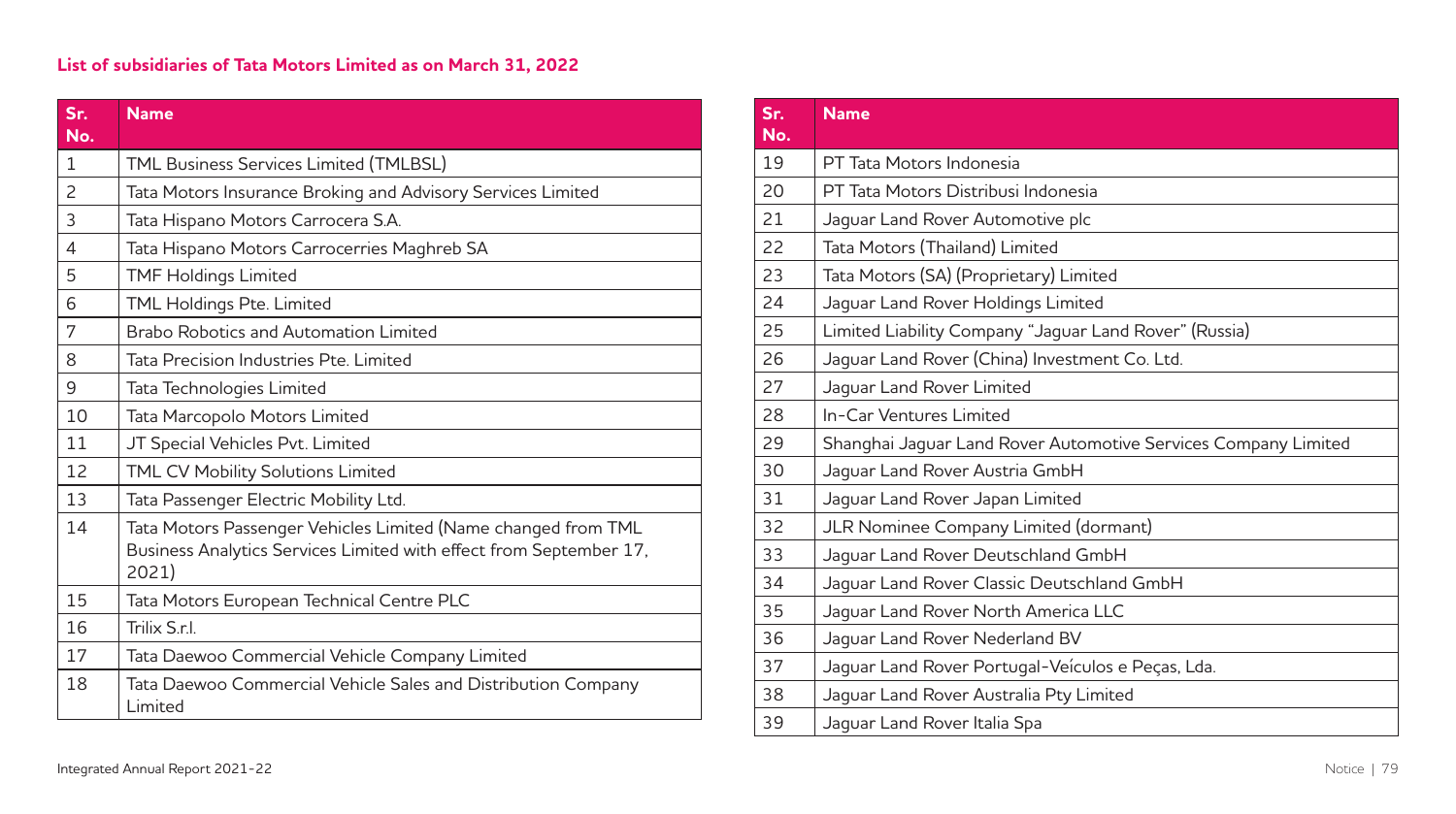| Sr.<br>No. | <b>Name</b>                                                      |
|------------|------------------------------------------------------------------|
| 40         |                                                                  |
|            | Jaguar Land Rover Korea Company Limited                          |
| 41         | Jaquar Land Rover Canada ULC                                     |
| 42         | Jaguar Land Rover France, SAS                                    |
| 43         | Jaquar e Land Rover Brasil Indústria e Comércio de Veículos LTDA |
| 44         | Jaquar Land Rover India Limited                                  |
| 45         | Jaguar Land Rover Espana SL                                      |
| 46         | Jaguar Land Rover Belux NV                                       |
| 47         | Jaguar Cars South Africa (Pty) Limited (dormant)                 |
| 48         | Jaguar Cars Limited (dormant)                                    |
| 49         | Land Rover Exports Limited (dormant)                             |
| 50         | Land Rover Ireland Limited (non-trading)                         |
| 51         | The Daimler Motor Company Limited (dormant)                      |
| 52         | Daimler Transport Vehicles Limited (dormant)                     |
| 53         | S.S. Cars Limited (dormant)                                      |
| 54         | The Lanchester Motor Company Limited (dormant)                   |
| 55         | Jaquar Land Rover Pension Trustees Limited (dormant)             |
| 56         | Jaguar Land Rover Slovakia s.r.o                                 |
| 57         | Jaguar Land Rover Singapore Pte. Ltd.                            |
| 58         | Jaguar Racing Limited                                            |
| 59         | Jaguar Land Rover Colombia S.A.S                                 |
| 60         | Jaguar Land Rover Ireland (Services) Limited                     |
| 61         | Jaguar Land Rover Taiwan Company Limited                         |

| Sr.<br>No. | <b>Name</b>                                                      |
|------------|------------------------------------------------------------------|
| 62         | Jaquar Land Rover Servicios México, S.A. de C.V.                 |
| 63         | Jaquar Land Rover México, S.A.P.I. de C.V.                       |
| 64         | Jaguar Land Rover Hungary KFT                                    |
| 65         | Jaguar Land Rover Classic USA LLC (dormant)                      |
| 66         | Jaguar Land Rover (South Africa) Holdings Limited                |
| 67         | Jaguar Land Rover Ventures Limited                               |
| 68         | <b>InMotion Ventures Limited</b>                                 |
| 69         | Spark44 (JV) Limited                                             |
| 70         | <b>Bowler Motors Limited</b>                                     |
| 71         | Jaguar Land Rover (Ningbo) Trading Co. Limited                   |
| 72         | Jaguar Land Rover (South Africa) (Pty) Limited                   |
| 73         | Spark44 Pty. Ltd. (Sydney, Australia)                            |
| 74         | Spark44 GmbH (Frankfurt, Germany)                                |
| 75         | Spark44 LLC (NYC, USA)                                           |
| 76         | Spark44 Shanghai Limited (Shanghai, China)                       |
| 77         | Spark44 DMCC (Dubai, UAE)                                        |
| 78         | Spark44 Demand Creation Partners Private Limited (Mumbai, India) |
| 79         | Spark44 Limited (London & Birmingham, UK)                        |
| 80         | Spark44 Singapore Pte. Ltd. (Singapore)                          |
| 81         | Spark44 Communications SL (Madrid, Spain)                        |
| 82         | Spark44 S.r.l. (Rome, Italy)                                     |
| 83         | Spark44 Seoul Limited (Korea)                                    |